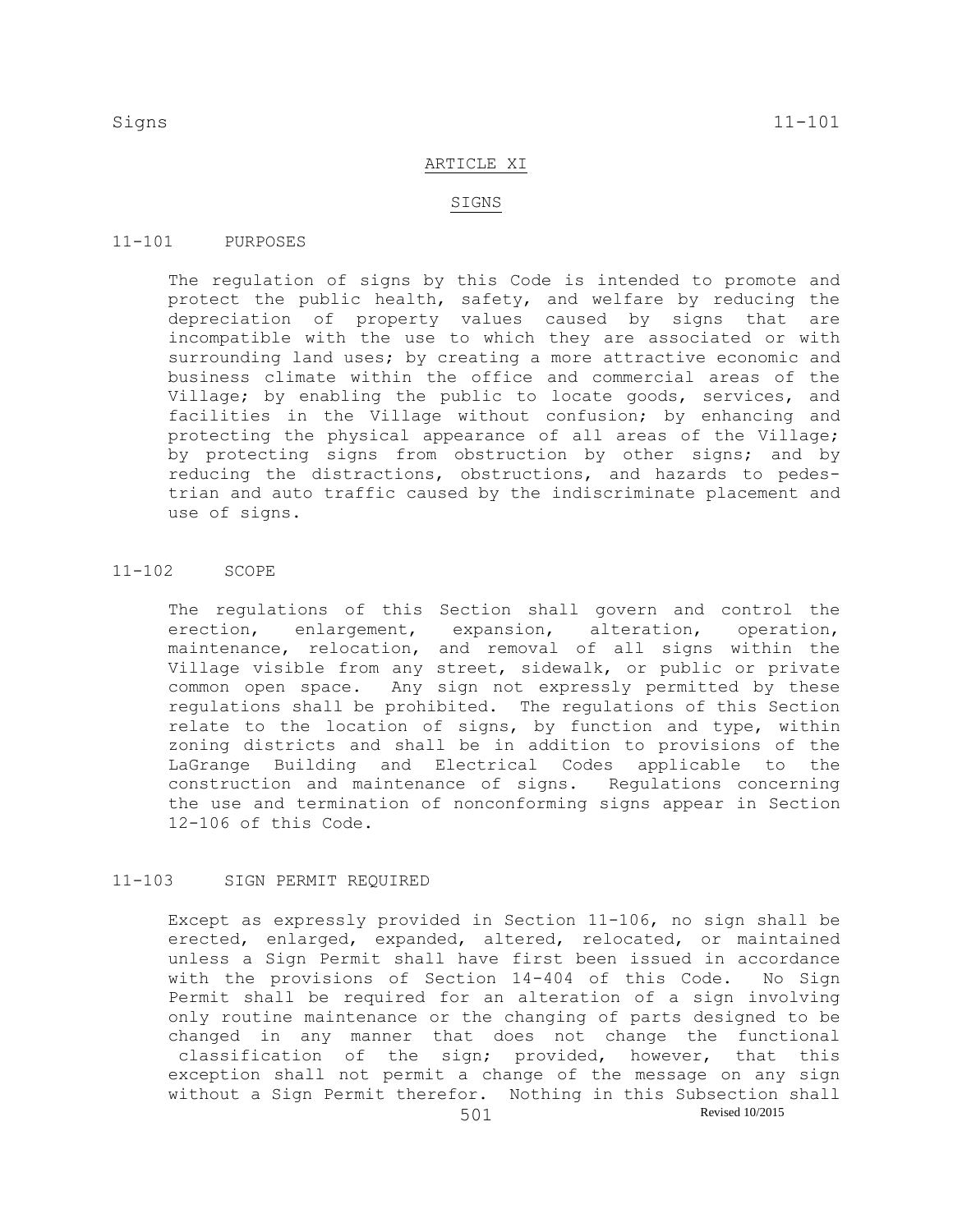be construed to authorize the changing of a sign without a permit to identify a use or business not previously identified by such sign.

- 11-104 CLASSIFICATION OF SIGNS
	- A. Functional Types. For purposes of this Code, signs shall be classified as follows according to function:
		- 1. Advertising Sign. A sign, other than an off premises identification sign, that directs attention to or identifies a business, commodity, service, or entertainment conducted, sold, or offered at a location other than the premises on which the sign is located. This term shall include signs, other than customary identification lettering and advertising posters on buses and taxicabs, attached to parked or moving vehicles.
		- 2. Attention-Getting Device. A sign designed to attract attention by means of flashing or moving parts, bright color or light, or movement of any kind. Examples of such signs include pennants hung in series, banners, garrison-sized flags, other than official flag of the United States, whirligigs, spinners, streamers, flashing lights, search lights, and balloons.
		- 3. Bulletin Board Sign. A sign accessory to an educational, civic, or religious organization that identifies the institution or organization on whose premises it is located and that contains only the name of the institution or organization, the name or names of persons connected with it, and greetings, announcements of events, or activities occurring at the institution, or similar messages.
		- 4. Business Sign. A sign that directs attention to or identifies a business or profession conducted, or to a commodity or service sold, offered, or manufactured, or to an entertainment offered on the premises where the sign is located.
		- 5. Changeable Message Sign. A sign, other than a bulletin board or a public service sign, having a face or faces that allow the message on the sign to be readily changed by means of light banks, removable letters, or other device.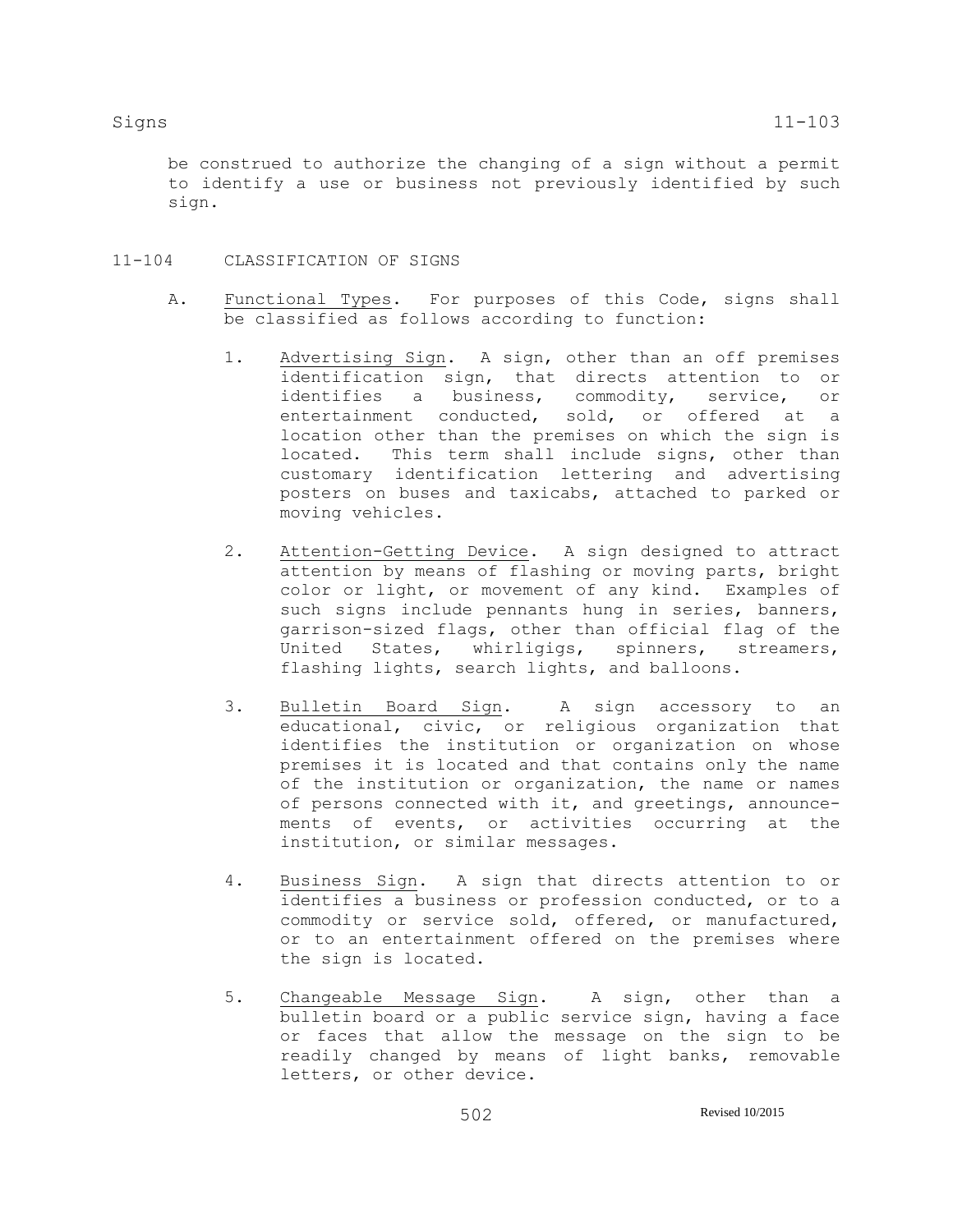- 6. Civic Event Sign. A temporary sign that announces or identifies a civic use, purpose, event, or program.
- 7. Construction Sign. A temporary sign erected on premises on which construction is taking place, during the period of such construction, indicating the names of the architects, engineers, landscape architects, contractors, and similar artisans, and the owners, financial supporters, sponsors, and similar persons or firms having a role or interest in the construction activity.
- 8. Election Sign. A temporary sign announcing or supporting political candidates or issues in connection with any national, state, or local election.
- 9. Governmental Sign. A sign erected and maintained pursuant to and in discharge of any governmental function or required by any law, ordinance, or governmental regulation.
- 10. Holiday Decorations. Signs in the nature of decorations, clearly incidental to and customarily and commonly associated with any national, local, or religious holiday.
- 11. Identification Sign. A sign giving only the name, trademark, or other readily recognized symbol or address, or any combination thereof, of a building, business, development, or establishment on the premises where it is located.
- 12. Joint-Identification Sign. An identification sign limited in content to the identification of a planned development, office plaza or park, shopping center, or the like and not containing any reference to the individual uses sharing the development, plaza, park, center, or the like.
- 13. Memorial Sign. A sign or tablet memorializing a person, place, event, or structure.
- 14. Nameplate Sign. A sign limited in content to the name or address, or both, of the owner or occupant of a building or premises on which it is located. If any premises is occupied by more than one occupant, the nameplate sign may identify all such occupants as well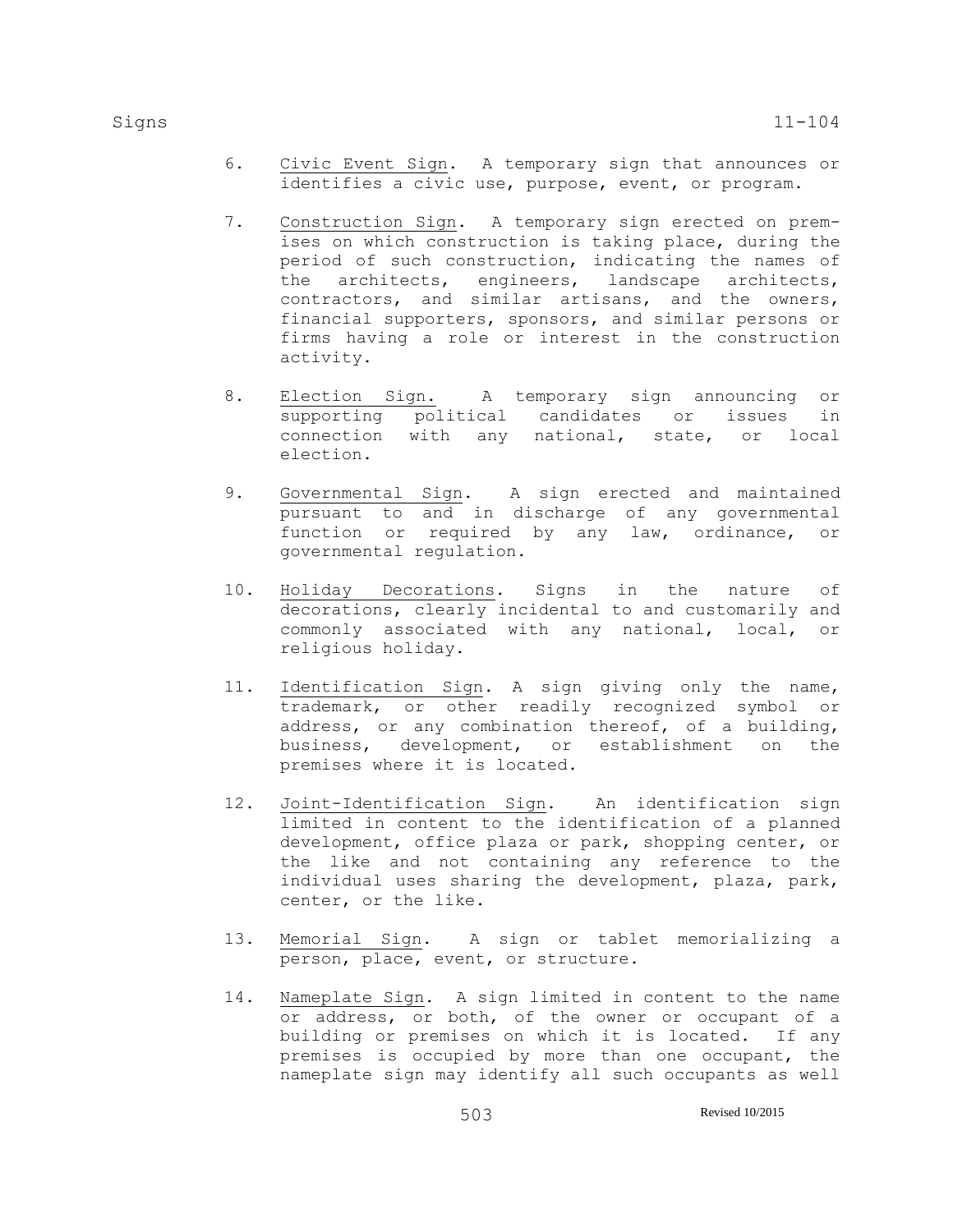as the premises and may include necessary directional information.

- 15. Off-Premises Identification Sign. A sign giving only the name, trademark, or other readily recognized symbol or address, or any combination thereof, of a building or development, which sign is located off the lot on which such building or development is located.
- 16. Official Flag or Emblem. A flag or emblem of a government or of a membership organization.
- 17. On-Site Informational Sign. A sign commonly associated with, and limited to, information and directions necessary or convenient for persons coming on the property, including signs marking entrances and exits, parking areas, one-way drives, rest rooms, pick-up and delivery areas, and the like.
- 18. Political Message Sign. A sign, other than an election sign, expressing a non-commercial message regarding an issue of political or public concern.
- 19. Private Sale Sign. A temporary sign advertising private sales of personal property at "house sales," "garage sales," "rummage sales," and the like.
- 20. Private Warning Sign. A sign limited in content to messages of warning, caution, or danger.
- 21. Public Service Sign. A sign displaying only the time, temperature, stock market quotations, or civic messages by means of a lampbank.
- 22. Real Estate Sign. A sign pertaining to the sale or lease of the premises, or a portion of the premises, on which the sign is located.
- 23. Restaurant Menu Display. A sign consisting solely of the printed menu currently in use at, or a critic's review of, the restaurant in the premises on which the sign is located.
- B. Structural Types. For purposes of this Code, signs shall be classified as follows according to structure:
	- 504 Revised 10/2015 1. Awning, Canopy, or Marquee Sign. A sign that is mounted or painted on or attached to an awning, canopy, or marquee that is otherwise permitted by this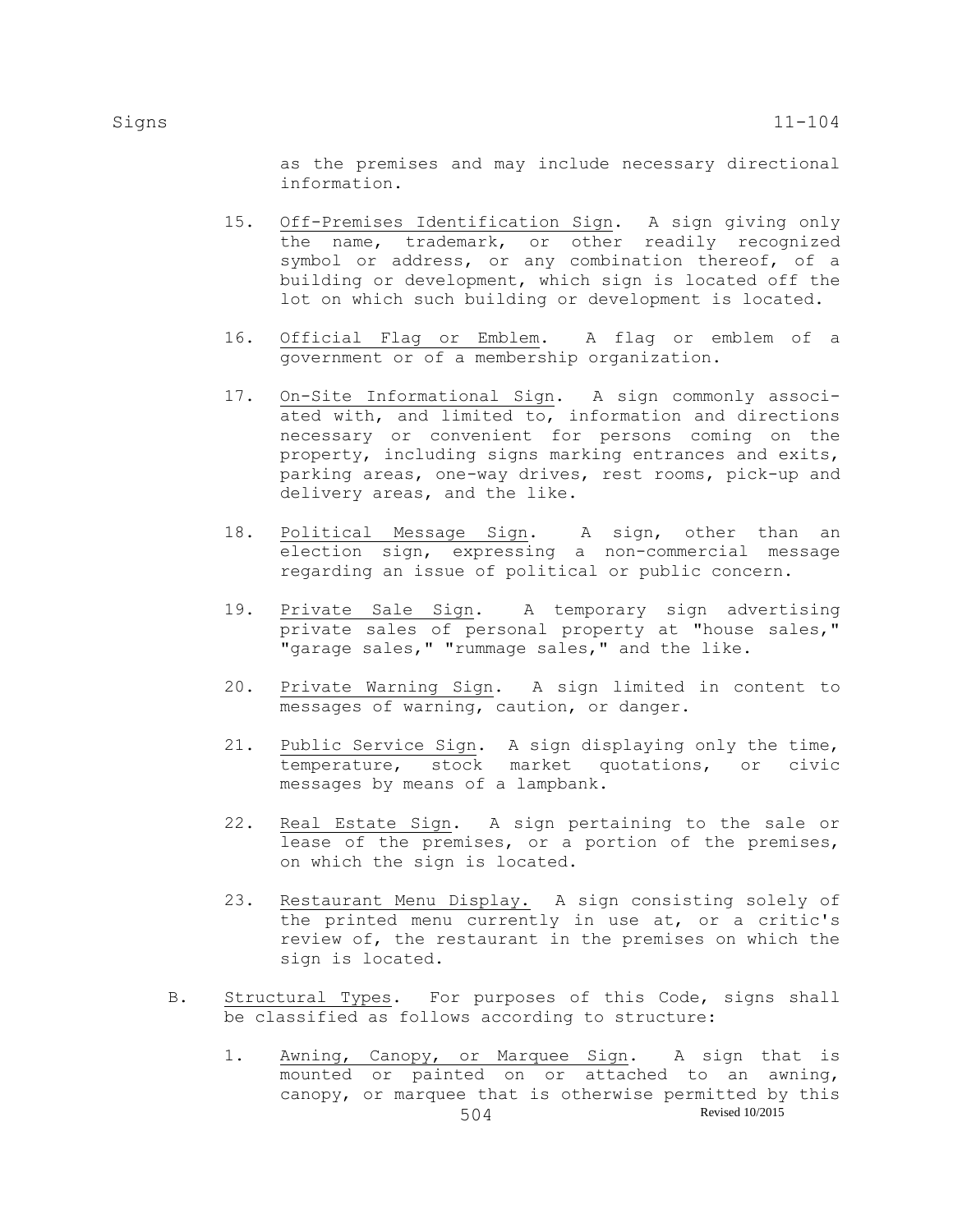Code. No such sign shall project above, below, or beyond the physical dimensions of such awning, canopy, or marquee. No awning or canopy sign shall contain any message other than the name of the business and the address number and a logo.

- 2. Ground Sign. Any sign, other than a pylon sign, placed upon or supported by the ground independently of any other structure. Ground signs include any sign mounted on a free-standing pole or other supports so that the bottom edge of the sign face is less than four feet above grade.
- 3. Moving or Animated Sign. Any sign or part of a sign that changes physical position by any movement or rotation or that gives the visual impression of such movement or rotation.
- 4. Portable Sign. A sign that is not permanently affixed to a building, a structure, or the ground, but not including customary identification lettering on vehicles or advertising posters on buses and taxicabs.
- 5. Projecting Sign. A sign that is wholly or partially dependent upon a building for support and that projects more than 18 inches from such building.
- 6. Pylon Sign. A sign that is mounted on a freestanding pole or other supports so that the bottom edge of the sign face is four feet or more above grade.
- 7. Roof Sign. A sign that is mounted or painted on the roof of a building, or that is wholly dependent upon a building for support and that projects above the highest point of a building with a flat roof, the eaves line of a building with a gambrel, gable, or hip roof, or the deck line of a building with a mansard roof.
- 8. Temporary Sign. A sign or advertising display constructed of cloth, canvas, fabric, paper, plywood, or other light material and intended to be displayed for a short period of time.
- 505 Revised 10/2015 9. Wall Sign. A sign fastened to the wall of a building or structure in such a manner that the wall becomes the supporting structure for, or forms the background surface of, the sign and that does not project more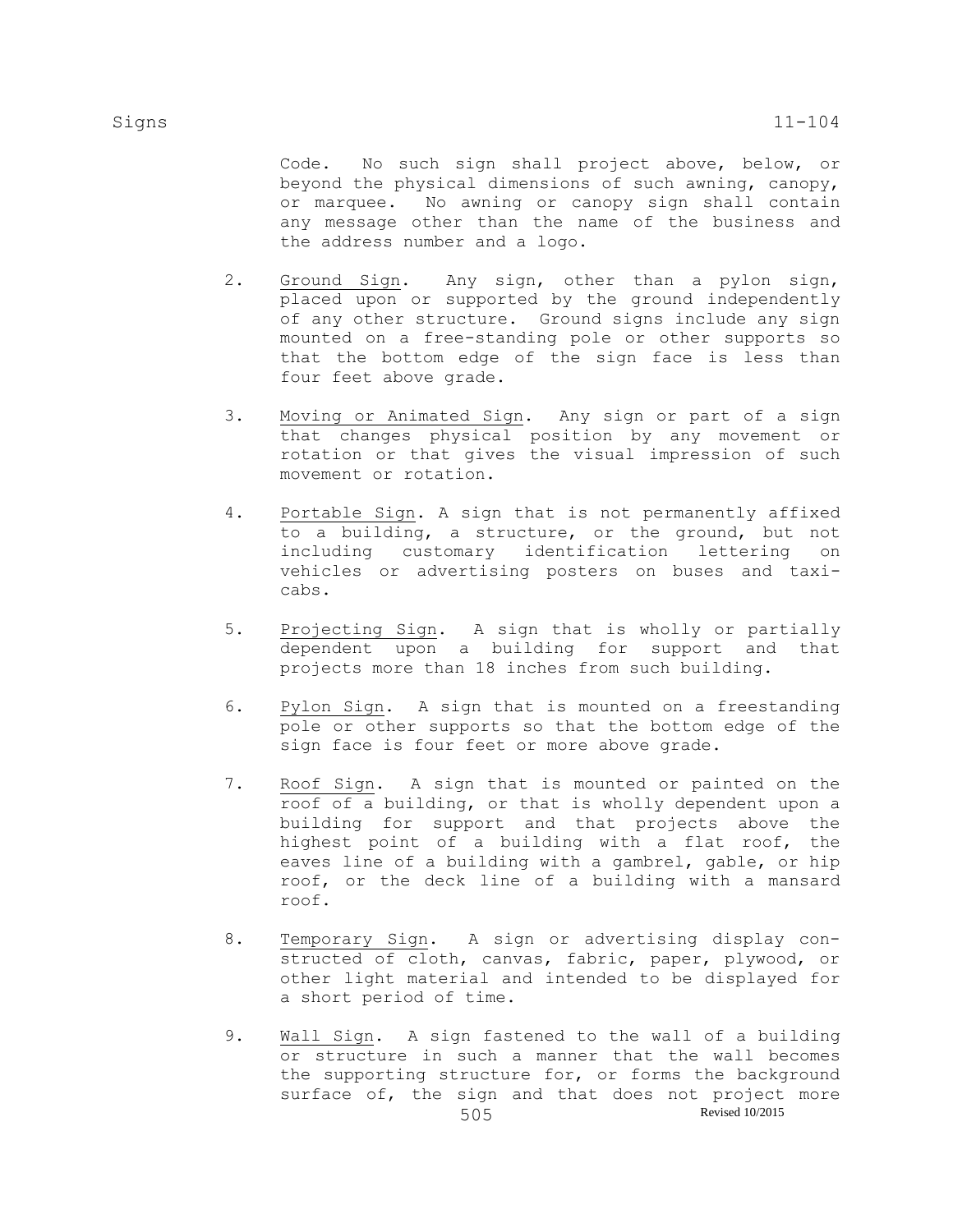than 18 inches from such building or structure. No wall sign shall itself be taller than five feet.

10. Window Sign. A sign that is applied or attached to the exterior or interior of a window, or located within the interior of a structure and within five feet from a window.

# 11-105 GENERAL STANDARDS

The following general standards shall apply to all signs.

- A. Illumination.
	- 1. Location and Design of Light Source. Whenever an external artificial light source is used for a sign, such source shall be located, shielded, and directed so as not to be directly visible from any public street or private residence. No receptacle or device housing a permitted light source for a sign shall protrude more than 18 inches from the face of the sign or building to which it is attached.
	- 2. Level of Illumination. In no event shall the illumination of any sign, resulting from any internal or external artificial light source, exceed 50-foot candles when measured with a standard light meter held perpendicular to the sign face at a distance equal to the narrowest dimension of such sign face. All artificial illumination shall be so designed, located, shielded, and directed as to prevent the casting of glare or direct light upon adjacent property or streets.
	- 3. Signs Adjacent to Residential Areas. Any illuminated sign located on a lot abutting or across a street from, and visible from, any residentially zoned area shall not be illuminated between the hours of 11:00 p.m. and 7:00 a.m. except that such sign may remain illuminated during such time as the activity to which the sign pertains is open for business so long as such sign is not a public or private nuisance.
	- 4. Flashing Lights Prohibited. Except for public service signs when expressly permitted by this Section, no flashing, blinking, or intermittent lights shall be permitted.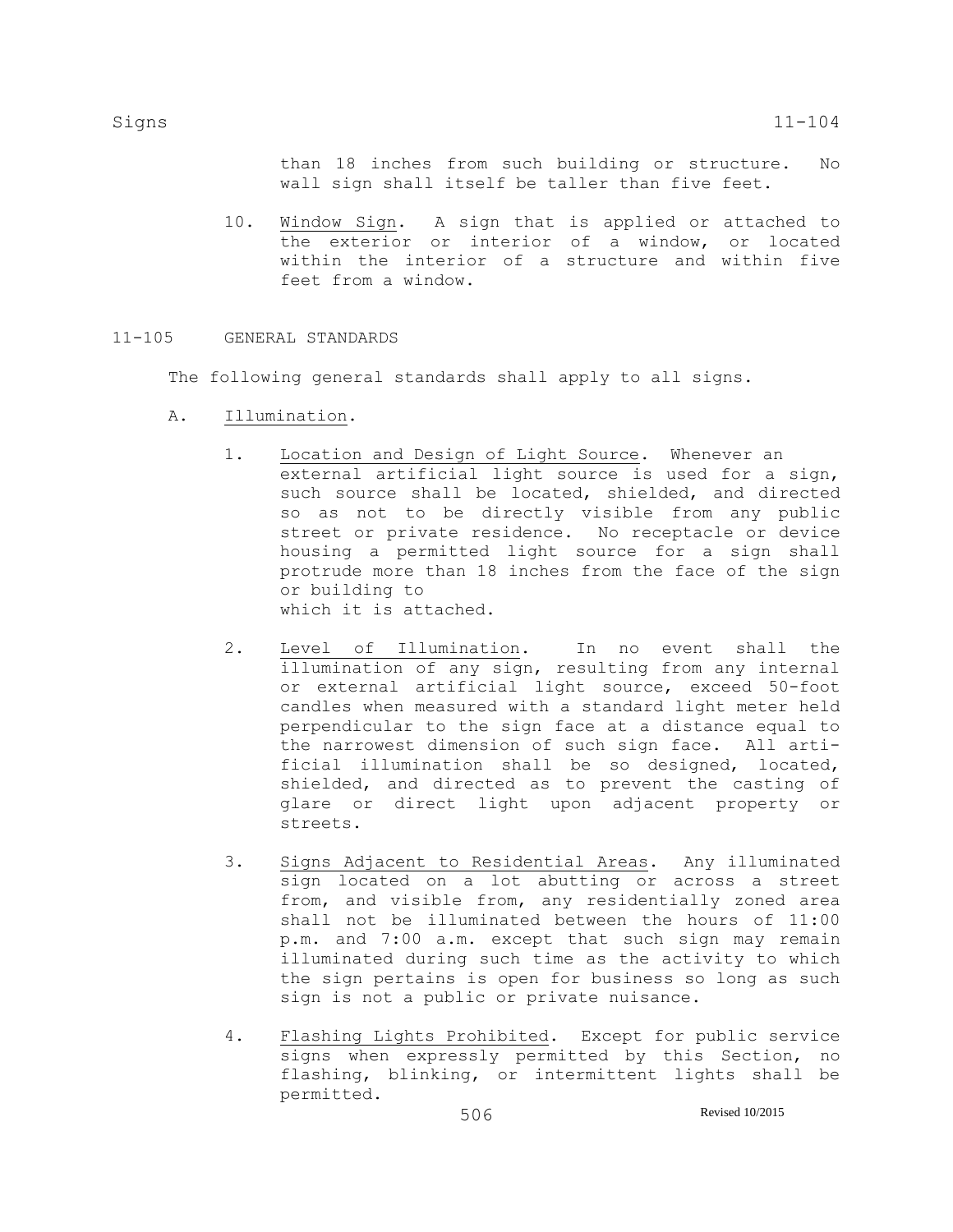B. Electrical Elements. All wiring, fittings, and materials used in the construction, connection, and operation of electrically illuminated signs shall be in accordance with the provisions of the LaGrange Electrical Code. An Underwriter's Laboratories label, or an equivalent certification, shall be affixed to every electrical component incorporated into a sign. Each illuminated sign shall have a readily accessible disconnection switch.

No metal sign illuminated by any means requiring internal wiring and no electrical fixtures attached to any sign shall be lower than nine feet from grade unless it is grounded by the use of a grounding conductor run with the circuit conductors and is also grounded by being bonded to a grounding electrode at the sign site.

- C. Structural Elements. The construction and structural components of all signs shall be in accordance with the standards and regulations of the LaGrange Building Code. All permanent signs shall be constructed of fire-resistant materials and shall be capable of withstanding wind pressures of at least 30 pounds per square foot of surface area and of receiving dead loads based on the actual weight of the structure.
- D. Glass. Any glass forming any part of any sign shall be safety glass. All single pieces of glass having an area exceeding three square feet shall be wire-reinforced safety glass.
- E. Minimum Elevation of Certain Signs. The bottom of every awning, canopy, marquee, and wall sign shall be elevated at least eight feet above grade, except that one wall-mounted identification sign not greater than one square foot in area may be elevated to not less than four feet above grade. Whenever possible, wall signs on the same facade shall maintain the same top and bottom elevations above grade.
	- 1. Exception for C-1 District. One wall-mounted identification sign not greater than 4 square feet in area may be elevated to not less than 4 feet above grade. (Subject to ADA and ANSI requirements.)
- F. Obstruction of Access Ways. No sign or sign structure shall obstruct free ingress to or egress from a fire escape, door, window, or other required access way, or be attached to any standpipe or fire escape.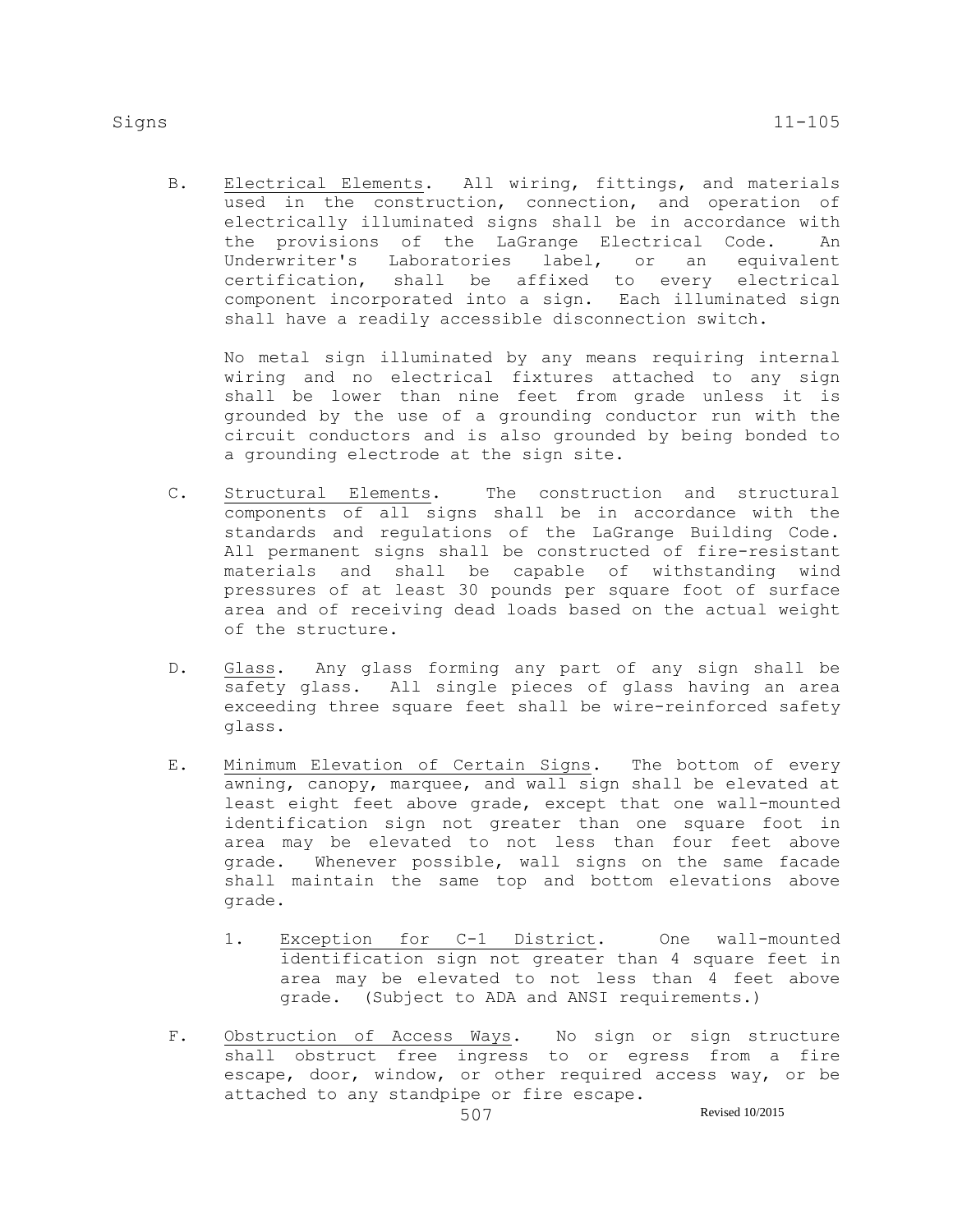- G. Obstruction of Window Surface. No sign shall project over, occupy, or obstruct any window surface required for light or ventilation by any applicable provision of the LaGrange Building Code.
- H. Traffic Safety.
	- 1. Confusion with Traffic Signals. No sign shall be maintained at any location where by reason of its position, size, shape, content, color, or illumination it may obstruct, impair, obscure, interfere with the view of, or be confused with any traffic control sign, signal, or device or where it may interfere with, mislead, or confuse traffic.
	- 2. Obstruction of Sight Triangles Prohibited. No sign, nor any part of a sign other than a supporting pole or brace no greater than 18 inches in width or diameter, shall be located lower than eight feet from grade within the area defined in Section 154-25 of the LaGrange Municipal Code.
- I. Signs in Rights-of-Way. No sign, except governmental and civic signs authorized in this Article XI, shall be placed in or extend into or over any public property or right-ofway. Civic event signs may extend on, into, or over a public right-of-way upon the specific prior approval of the Village Manager.
- J. Civic Event Signs. No civic event signs authorized in this Article XI shall be permitted except upon the specific prior approval of the Village Manager.
- 508 Revised 10/2015 K. Sign Maintenance. The owner of a sign and the owner of the premises on which such sign is located shall be jointly and severally liable to maintain such sign, including its illumination sources, in compliance with this Code and all applicable laws, in a safe and secure condition, and in a neat and orderly condition and good-working order at all times, and to prevent the development of any rust, corrosion, rotting or other deterioration in the physical appearance or safety of such sign. The premises around ground signs shall be kept clean and free of all rubbish and weeds. Such activities as painting, repainting, cleaning, replacement of plastic face, or other normal repair of a sign not involving structural changes shall be considered normal maintenance of the sign, provided that such repair or replacement is caused by breakage or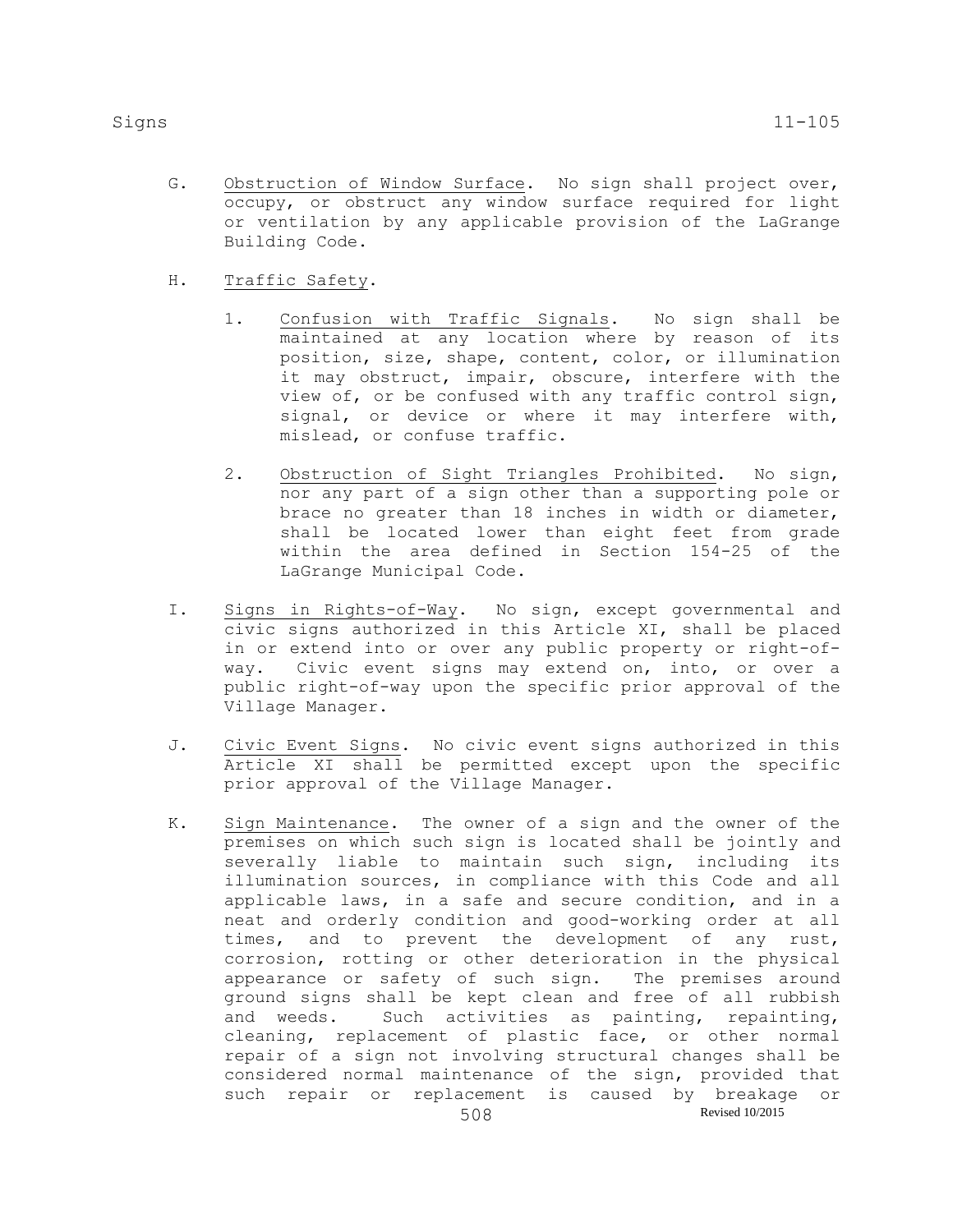deterioration of the sign or its face and does not include the substitution of a new or different advertiser. Any sign that is not maintained in a condition approximate to that when erected may be removed by the Village Manager.

- L. Sign Measurement.
	- 1. Area to be Included. The supporting structure or bracing of a sign shall be omitted in measuring the area of the sign unless such structure or bracing is made part of the message or face of the sign. When a sign has more than one display face, all faces shall be included in determining the area of the sign.
	- 2. Area of Signs With Backing. The area of all signs with backing shall be measured by computing the area of the sign backing.
	- 3. Area of Signs Without Backing. The area of all signs without backing shall be measured by computing the area of the smallest regular geometric figures that can separately encompass all words, letters, figures, emblems, and other elements of the sign message.
	- 4. Area of Signs With and Without Backing. The area of all signs formed by a combination of elements with and without backing shall be measured by combining the area of such elements measured in accordance with the foregoing subparagraphs.
- M. Signs on Lots with Multiple Users. When more than one user occupies a zoning lot, the owner of the lot shall be responsible for allocating permitted signage among such users.
- N. Sign Spacing. No sign shall be nearer than two feet to any other sign or structure, other than a structure to which it is lawfully attached.
- O. Obscene Matter. No sign shall include or display any obscene, indecent, or immoral matter.
- P. General Safety. Notwithstanding any other provision of this Section, no sign shall be constructed or maintained in any area or in any manner so as to create a nuisance or a threat to the public safety or welfare.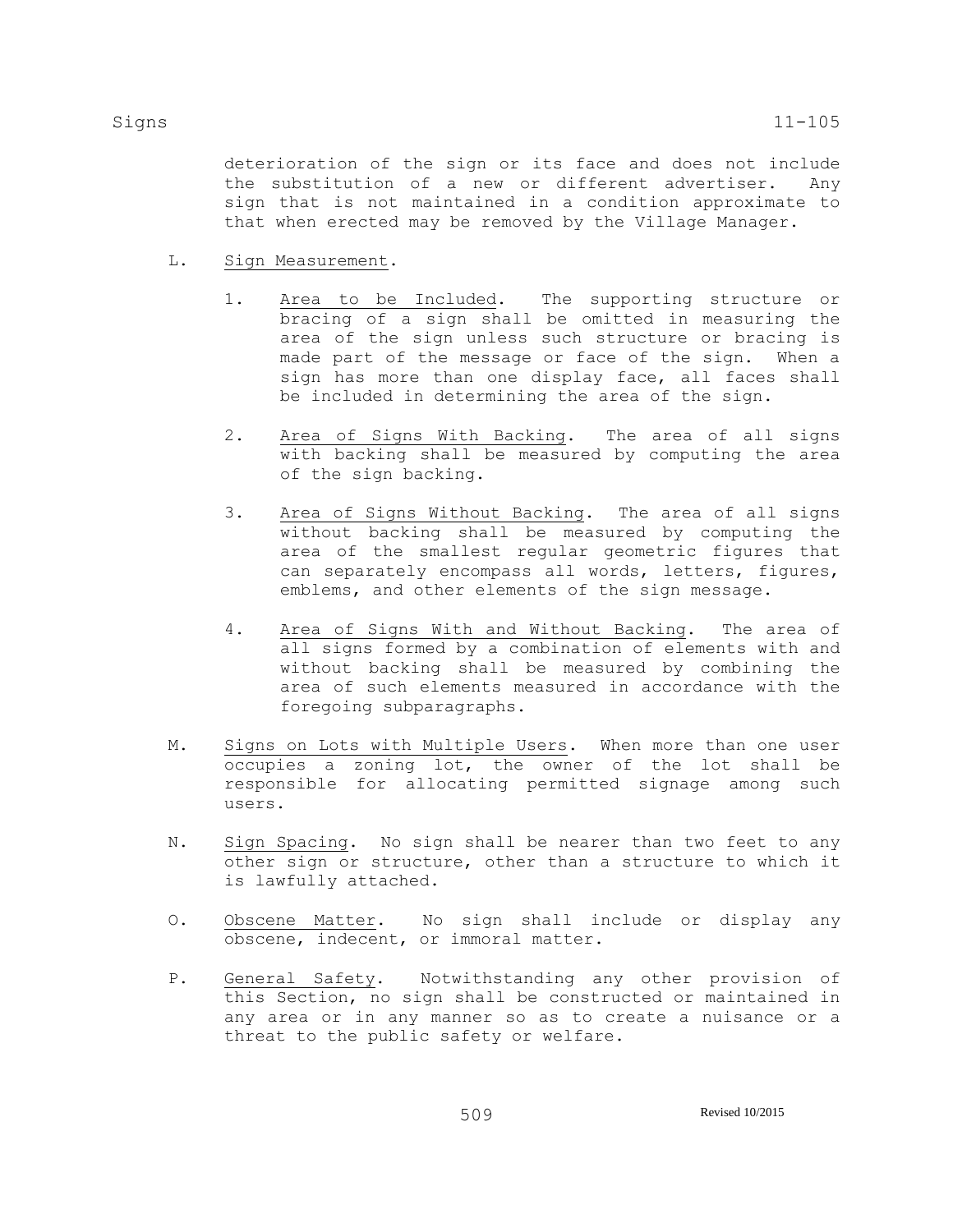# 11-106 SIGNS PERMITTED IN ANY DISTRICT WITHOUT PERMIT OR FEE

Except as regulated by Section 11-105 of this Article and as expressly prohibited in Section 11-107 of this Article, and notwithstanding any other contrary provisions of this Code, the following signs may, subject to the following limitations, be erected and maintained in any district without obtaining a Sign Permit or paying the fee required for such Permit:

- A. Bulletin Board Signs. Such signs shall be limited to no more than one wall or ground sign per zoning lot, shall be no more than 25 square feet in area, and shall be permitted only in connection with public, religious, and civic institutions. No ground sign shall be higher than six feet. No ground sign shall be closer to any sidewalk or street line than eight feet, or closer to any other lot line than six feet, or, in either case, no closer than the distance of the required yard or setback, whichever is less. No such sign shall be permitted in any residential district.
- B. Civic Event Signs. Such signs shall be limited to no more than one wall or ground sign per zoning lot. No such sign shall be larger than 15 square feet in area. Such signs shall be displayed for a period of not more than 14 days unless specifically approved for a longer period of time by the Village Manager upon application filed therefore.
- C. Election Signs. Such signs shall be located entirely on private property pursuant to the owner's consent, shall be permitted not more than 60 days prior to an election, and shall be removed within five days after that election. Unless such sign includes on its face the name of the person or organization responsible for such sign, the owner of the private property on which such sign is located shall be deemed responsible for such sign.
- D. Governmental Signs. The content and size of any such sign shall not exceed the requirements of the law, ordinance, or regulation pursuant to which such sign is erected.
- E. Holiday Decorations. Such signs shall be displayed for a period of not more than 45 days before nor more than 20 days following the holiday in connection with which they are displayed; any other provision of this Section to the contrary notwithstanding, such signs may be of any type, number, area, height, location, illumination, or animation so long as they create no safety hazard, nuisance, or adverse impact on the adjacent properties.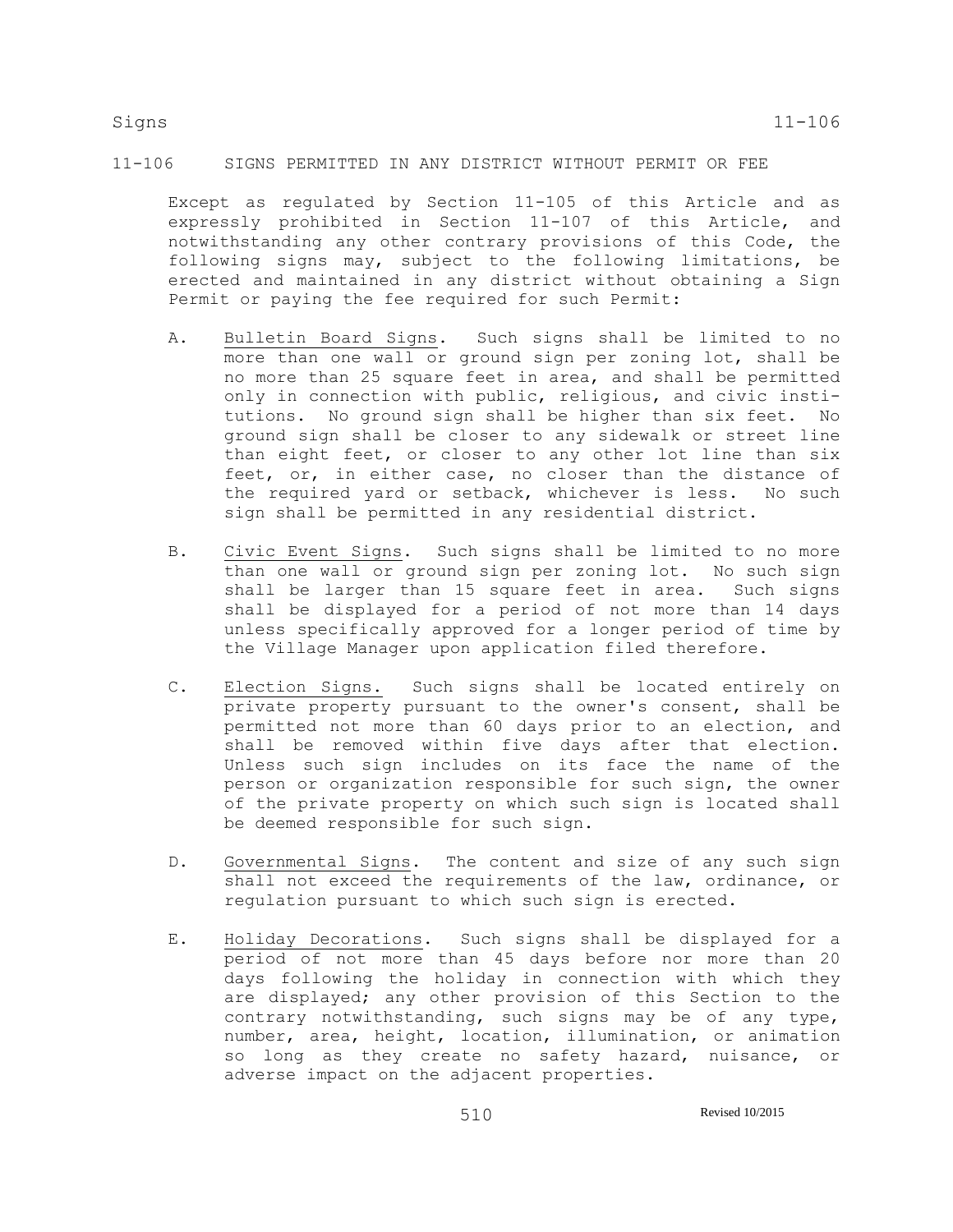- F. Memorial Signs. Such signs shall be limited to no more than one wall or ground sign per zoning lot, shall be made of durable materials such as bronze, stone, or concrete, shall not be illuminated, and shall not exceed three square feet in area. No ground sign shall be higher than two feet, or closer to any sidewalk or street line than 10 feet or any lot line than six feet.
- G. Nameplate Signs. Such signs shall be limited to no more than one wall or ground sign per occupancy, shall be no more than one square foot in area per occupancy and in no event more than three square feet in area, and shall not be illuminated. No ground sign shall be higher than four feet nor closer to any sidewalk or street line than 10 feet or any lot line than six feet.
- H. Official Flags and Emblems. Such signs may be displayed on flag poles and when so displayed shall not exceed 24 square feet in area. Such signs also may be displayed in the form of a wall sign and when so displayed shall not exceed three square feet in area.
- I. On-Site Informational Signs. Such signs shall be limited to wall or ground signs of not more than three square feet in area, shall be, if a ground sign, not more than four feet in height, and shall be illuminated only as necessary to accomplish their intended purpose. No such sign shall be permitted in any residential district.
- J. Political Message Signs. Such signs shall be permitted on private property; provided, however, that no more than two such signs shall be permitted per lot, no such sign shall be located within any required yard or setback, and no such sign shall exceed six square feet in sign area.
- K. Private Sale Signs. Such signs shall be no more than six square feet in area, shall be located entirely on the premises where such sale is to be conducted, shall be clearly marked with the name, address, and telephone number of the person responsible for the removal of such sign, shall be erected not more than 24 hours before such sale, and shall be removed within 24 hours following the conclusion of such sale. No ground sign shall be higher than four feet, nor closer to any sidewalk or street line than 10 feet or any lot line than six feet.
- 511 Revised 10/2015 L. Private Warning Signs. Such signs shall be no more than two square feet in area each, shall be limited to the number necessary to accomplish the intended purpose, and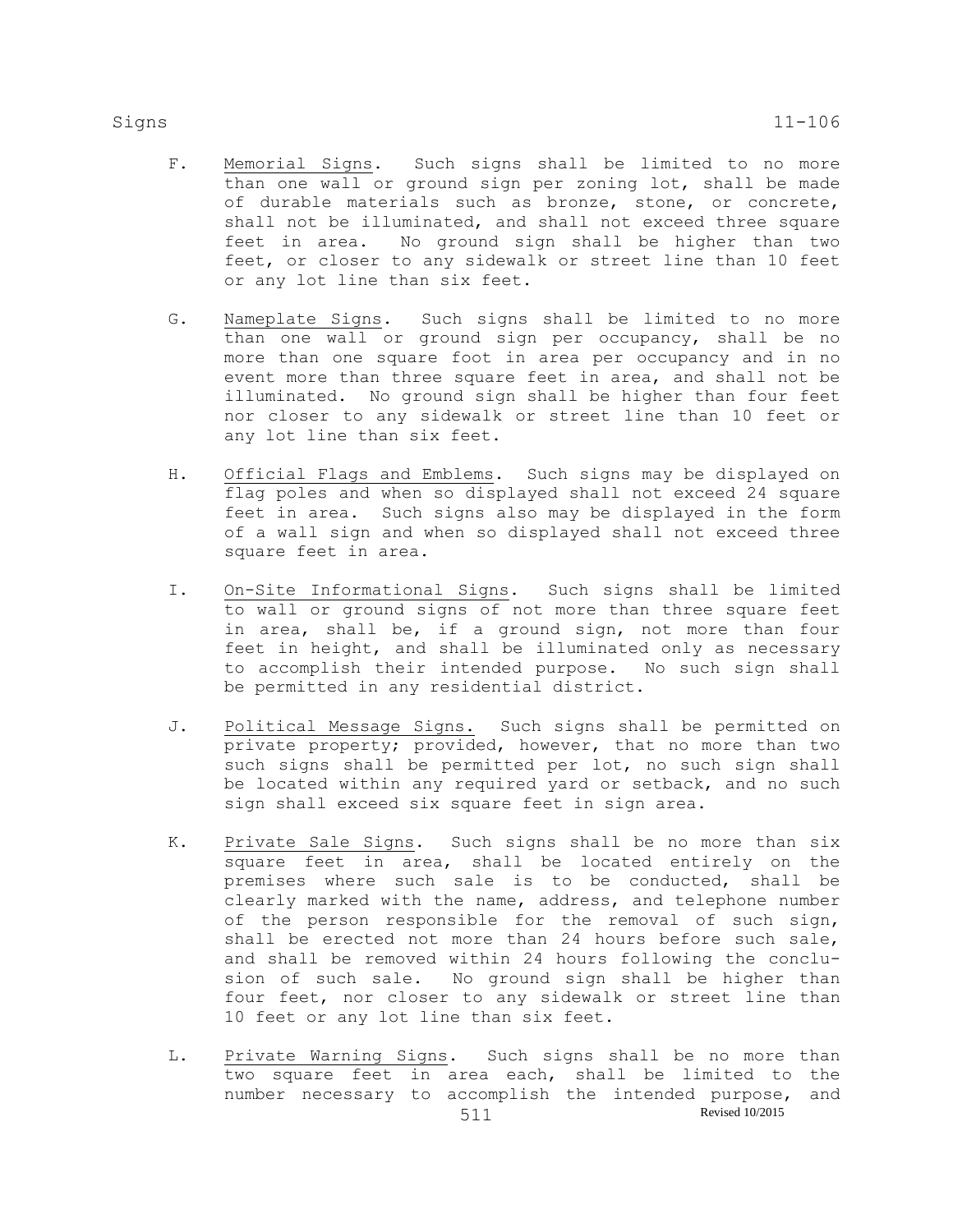shall be illuminated only as required to accomplish such purpose.

- M. Real Estate Signs. Such signs shall be limited to one single- or double-faced, non-illuminated sign of the following maximum gross surface areas:
	- 1. Single family residential, individual lots: no more than four square feet per sign face.
	- 2. Single family residential, multi-lot developments: no more than four square feet per sign face per zoning lot located in the development, up to a maximum of 64 square feet.
	- 3. Other districts: no more than 36 square feet.

Every such sign shall be removed within ten days after the execution of a sales contract or rental lease of the property or the expiration of any conditions precedent therein that might avoid the sale or lease, whichever occurs later, or, for multi-unit developments or structures, within 14 days following the date upon which such development or structure is 90 percent sold or leased. The name, address, and telephone number of the person responsible for such removal shall be clearly marked on the sign. No ground sign shall be closer to any sidewalk or street line than 10 feet.

- N. Restaurant Menu Display. Such signs shall be permitted only in the C-1 Central Commercial District. Only one such sign shall be permitted per zoning lot. No such sign shall exceed three square feet in total sign area.
- O. Temporary Use Signs. Such signs may include:
	- 1. Signs announcing events, such as "Grand Openings", "Going Out of Business", "Under New Management", special sale, or promotion.
	- 2. Signs announcing the sale of seasonal, products, such as Christmas trees, Farmer's Market, etc.
	- 3. Grand Opening Signs. Not later than thirty days (30) after a Certificate of Occupancy has been issued to a commercial business.

Every such temporary use sign is subject to the following conditions, and as provided in Paragraph 9-103E5: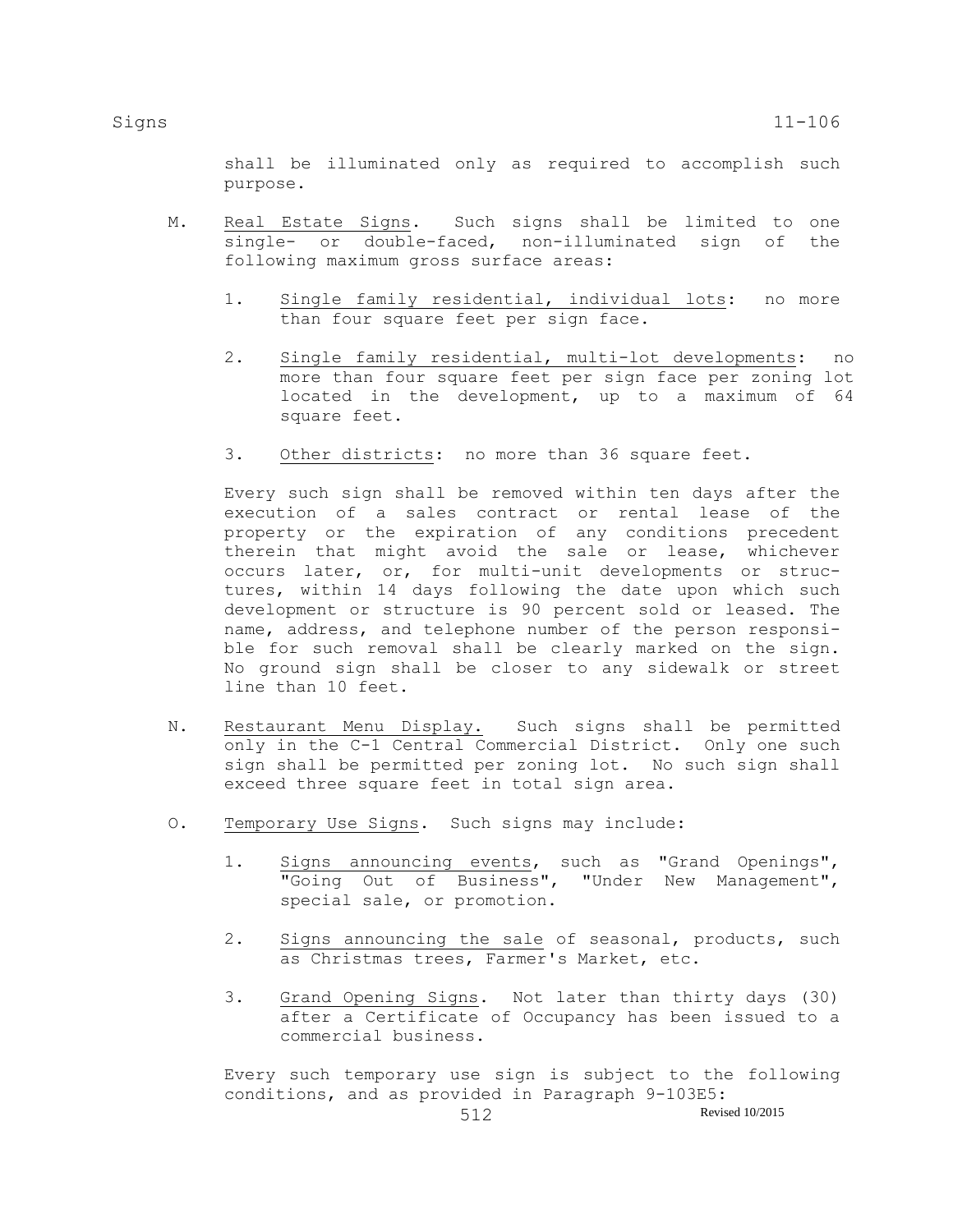- (a) Ground signs not to exceed 36 square feet, nor more than four feet tall per sign face and shall not exceed 6 feet in overall height as measured from the immediate adjacent grade; plus
- (b) Banners shall not be more than four feet tall nor exceed 36 square feet in total area; plus
- (c) Wall and window signs shall comply with the area limitation for such structural sign; and
- (d) Limited to a period of 30 days, unless provided otherwise by the Village Manager; and
- (e) May be displayed up to three times within a calendar year on any given property; and
- (f) Shall be located on the lot which such temporary use serves; and
- (g) Shall be of sturdy construction and shall not be detrimental to the character of the area; and
- (h) Shall be removed within 24 hours following termination of the temporary use.
- P. Window Signs, Temporary. The aggregate area of all such signs shall not exceed 25 percent of the area of the window in which they are exhibited nor block any window area required for light, ventilation, or emergency exit by any applicable code. No such sign shall be illuminated. No such sign shall be permitted in any residential district.

## 11-107 SIGNS SPECIFICALLY PROHIBITED IN ALL DISTRICTS

The following signs, as well as all other signs not expressly permitted by this Article XI, are prohibited in all districts and shall not be erected, maintained, or permitted to continue in any district, except as provided in Section 12-106 of this Code:

- A. Advertising Signs.
- B. Attention-Getting Devices.
- C. Marquee Signs.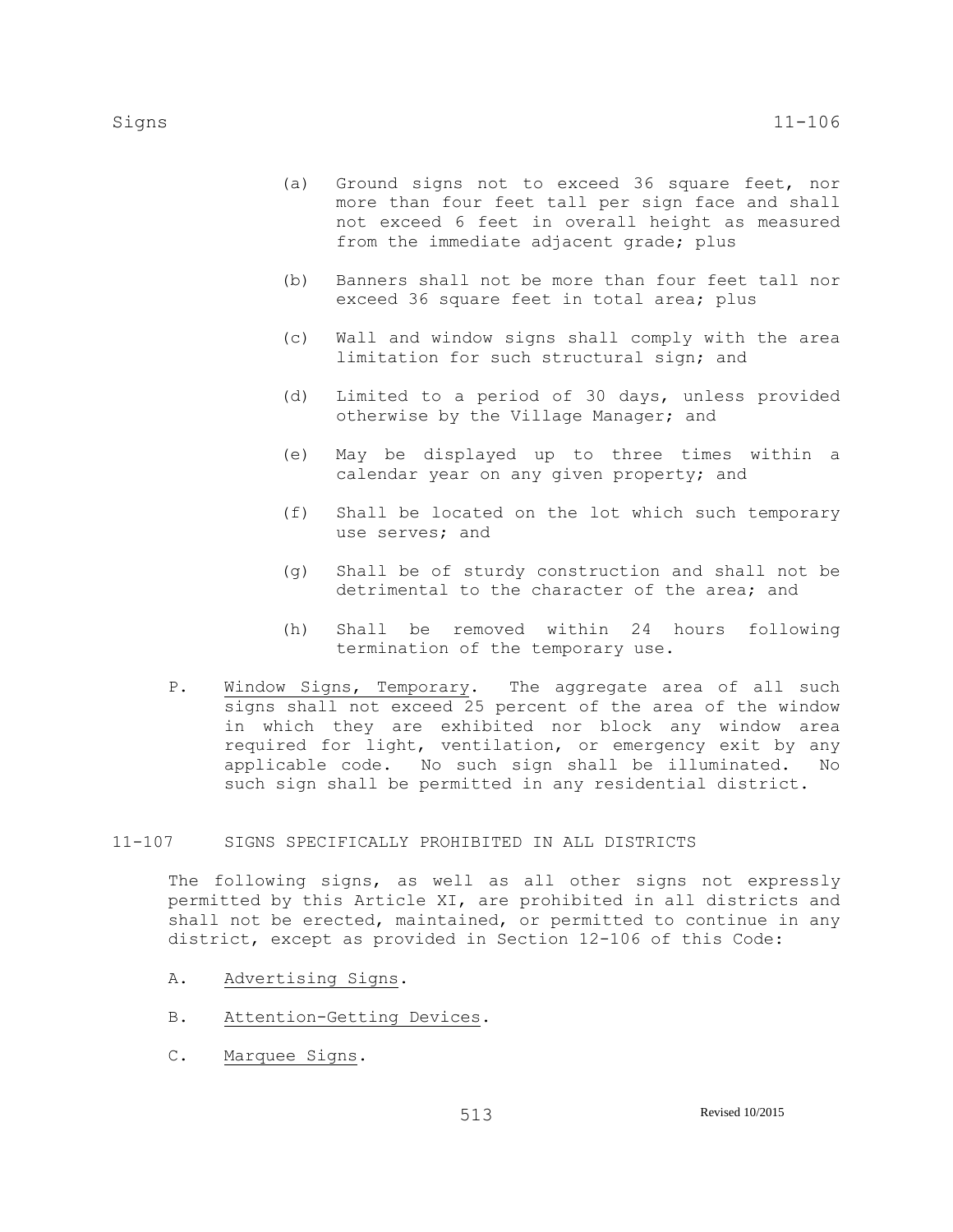- D. Changeable Message Signs, except when accessory to a theater.
- E. Home Occupation Identification Signs.
- F. Off-Premises Identification Signs, except as expressly permitted pursuant to Section 11-109.
- G. Pylon Signs.
- H. Moving or Animated Signs, except public service signs as expressly authorized in this Section.
- I. Portable Signs, except when approved in connection with temporary uses pursuant to Subsection 11-106L.
- J. Projecting Signs.
- K. Roof Signs, except that mansard roof signs shall be permitted and regarded as wall signs providing they do not extend above the deckline of the roof and are placed parallel with the face of the building.
- L. Temporary Signs, except as expressly authorized in this Section and except in connection with temporary uses pursuant to Subsection 11-106L.
- M. Any sign that advertises, identifies, or pertains to a business no longer conducted, or a product no longer sold, on the premises where such sign is located. Such signs shall be removed within 30 days following cessation of the relevant activity.
- N. Any sign on a tree or utility pole, whether on public or private property.
- O. Any sign on public property, except governmental and civic event signs authorized in this Article.
- P. Any sign painted directly on a wall, roof, or fence.
- Q. Any sign using neon lighting or other similar inert gaseous light, except only neon lettering, or a neon logo, on a window or wall sign that does not include any neon outlining, striping, or other decorative element, and which neon lettering or logo does not exceed 4 square feet in area measured in accordance with Subsection 11-105L of this Code.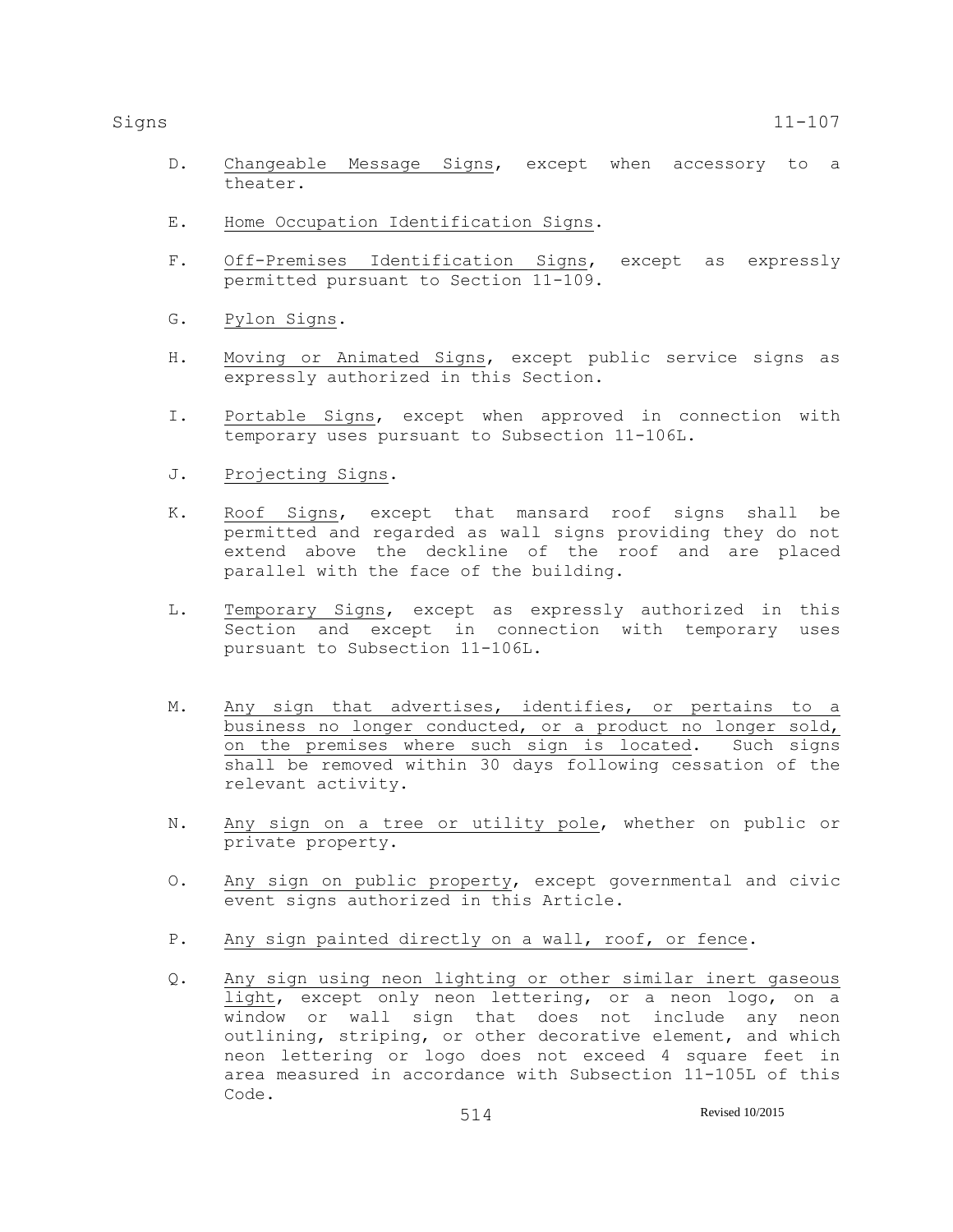- - R. Any portable sandwich board sign, except only a temporary sign accessory to a newly opened retail use in any commercial district, subject to the prior written approval of the Village Manager in accordance with the following regulations:
		- 1. The approval by the Village Manager shall be given only upon a finding by the Village Manger that the sign is not unsafe, that the sign complies with all of the standards of this Subsection and all other applicable Village codes and ordinances, and that the sign is aesthetically and otherwise compatible with the character of the immediately abutting buildings, uses and signage.
		- 2. Only one such sign shall be permitted, which sign may be displayed for up to a total of 90 days at any time within 120 days after the initial opening for business.
		- 3. Prior to approval of such a sign, the applicant shall provide the Village with evidence of general liability insurance covering such sign and naming the Village as an additional insured in an amount not less than \$1,000,000.
		- 4. No such sign shall be illuminated, shall be electrified, or shall contain any moving parts.
		- 5. No such sign shall exceed 8 square feet per sign face or two sign faces. No single dimension of such sign shall exceed 4 feet.
		- 6. No lettering on any such sign shall exceed 3 inches in height.
		- 7. Such sign shall be located immediately in front of the building containing the use to which the sign is accessory and shall be positioned as close to the building as possible in a location approved by the Village Manager.
		- 8. Such sign shall include only the name of the business and a statement of goods or services offered for sale and shall not include any telephone number, address, statement of promotion or sale, or similar message.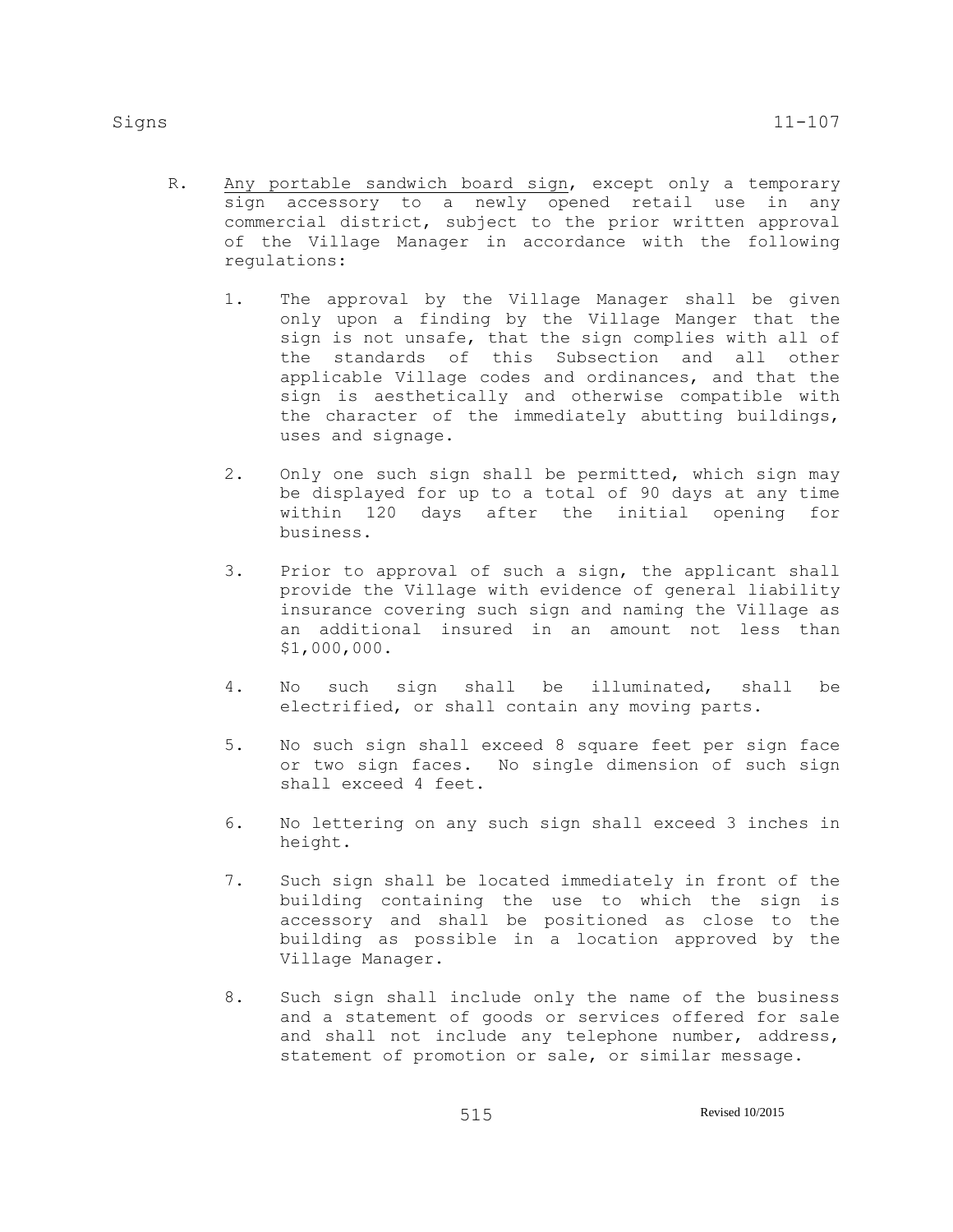- 9. Such sign shall be displayed only during business hours of the use to which it is accessory and shall be removed during all non-business hours.
- S. Any sign using reflective paint or tape, other than a governmental sign or a warning sign.
- T. Any sign used for a private purpose that imitates or closely resembles a governmental sign such as a trafficcontrol device.
- 11-108 DISTRICT REGULATIONS: RESIDENTIAL DISTRICTS, OPEN SPACE DISTRICT

Signs shall be permitted in all residential districts and the Open Space District as follows:

- A. Functional Types Permitted:
	- 1. All signs permitted in any district without certificate or fee, as provided in Section 11-106.
	- 2. Construction signs, but for no longer than two days following the conclusion of the construction in question.
- B. Structural Types Permitted:
	- 1. Temporary signs, but only as permitted in any district without certificate or fee, as provided in Section 11- 106, or for construction signs.
	- 2. Wall signs.
- C. Number of Signs Permitted Per Lot:
	- 1. All signs permitted in any district without certificate or fee, as provided in Section 11-106; plus
	- 2. One construction sign of any permitted structural type; plus
	- 3. One wall sign.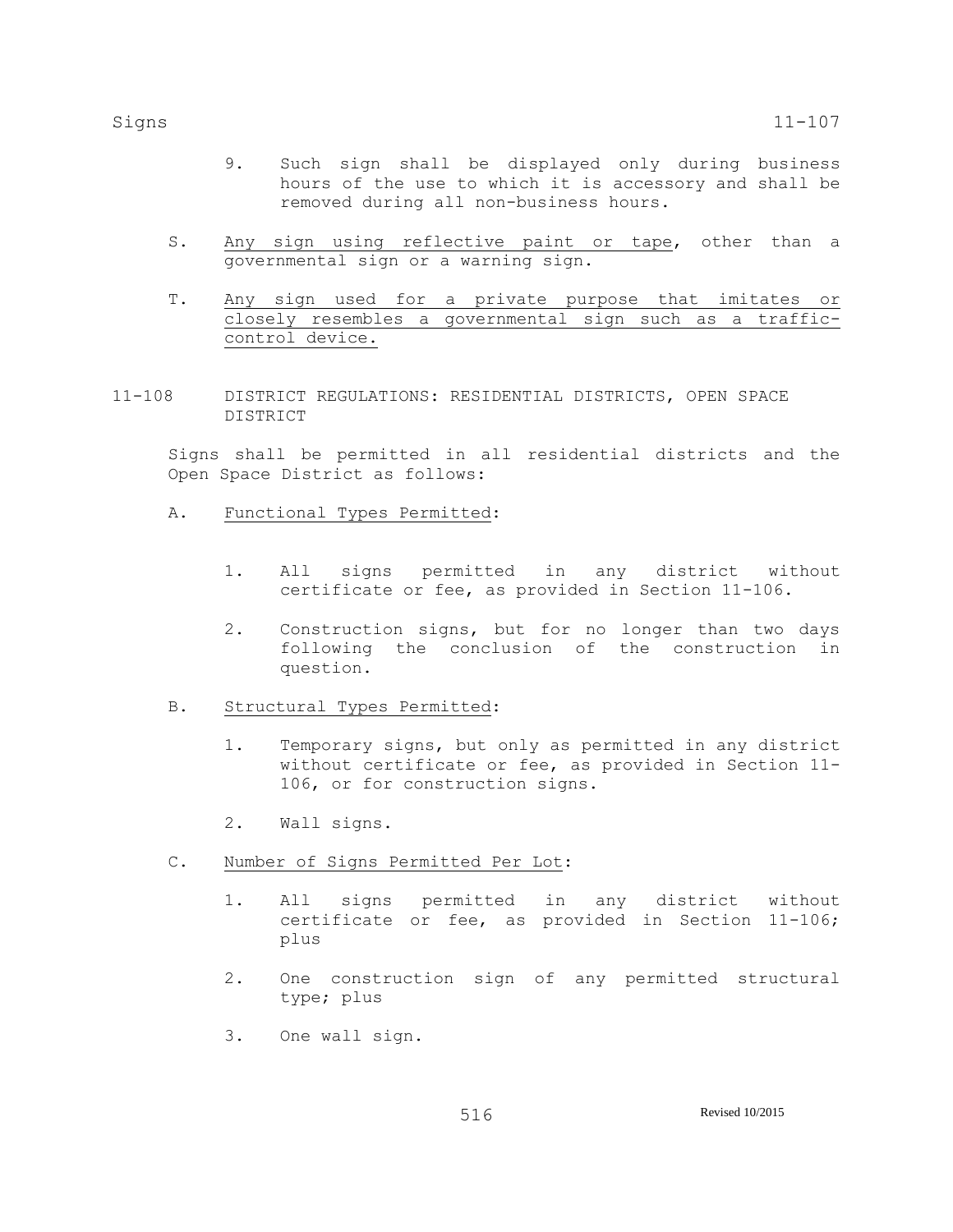# D. Maximum Gross Surface Area of Signs Permitted:

- 1. Signs without permits: as provided in Section 11-106 for signs permitted pursuant to that Section; plus
- 2. Construction signs: not to exceed four square feet per lot, up to a maximum of 64 square feet, of total sign area; plus
- 3. Wall signs: not to exceed 10 square feet nor have a length greater than three feet; plus
- 4. All other permitted signs: not to exceed 15 square feet per lot.

# E. Maximum Height of Signs Permitted:

- 1. Signs without permits: as provided in Section 11-106 for signs permitted pursuant to that Section.
- 2. Wall signs: 15 feet, but in no event higher than the bottom of any second floor window.

# F. Minimum Setback Required:

- 1. Signs without permits: as provided in Section 11-106 for signs permitted pursuant to that Section.
- 2. Other signs: 10 feet from any front or corner side lot line and six feet from all other lot lines or the required yard or setback, whichever is less.
- G. Illumination:
	- 1. Signs without permits: signs permitted pursuant to Section 11-106 shall be illuminated only as permitted in that Section.
	- 2. Other signs: signs permitted pursuant to Section 11- 108 may be illuminated only by indirect or internal white light not exceeding 50 foot candles when measured with a standard light meter held perpendicular to the sign face at a distance equal to the narrowest dimension of such sign face. No construction sign shall be illuminated.
- H. Signs Accessory to Nonconforming Uses. Signs accessory to nonconforming uses in residential districts and the Open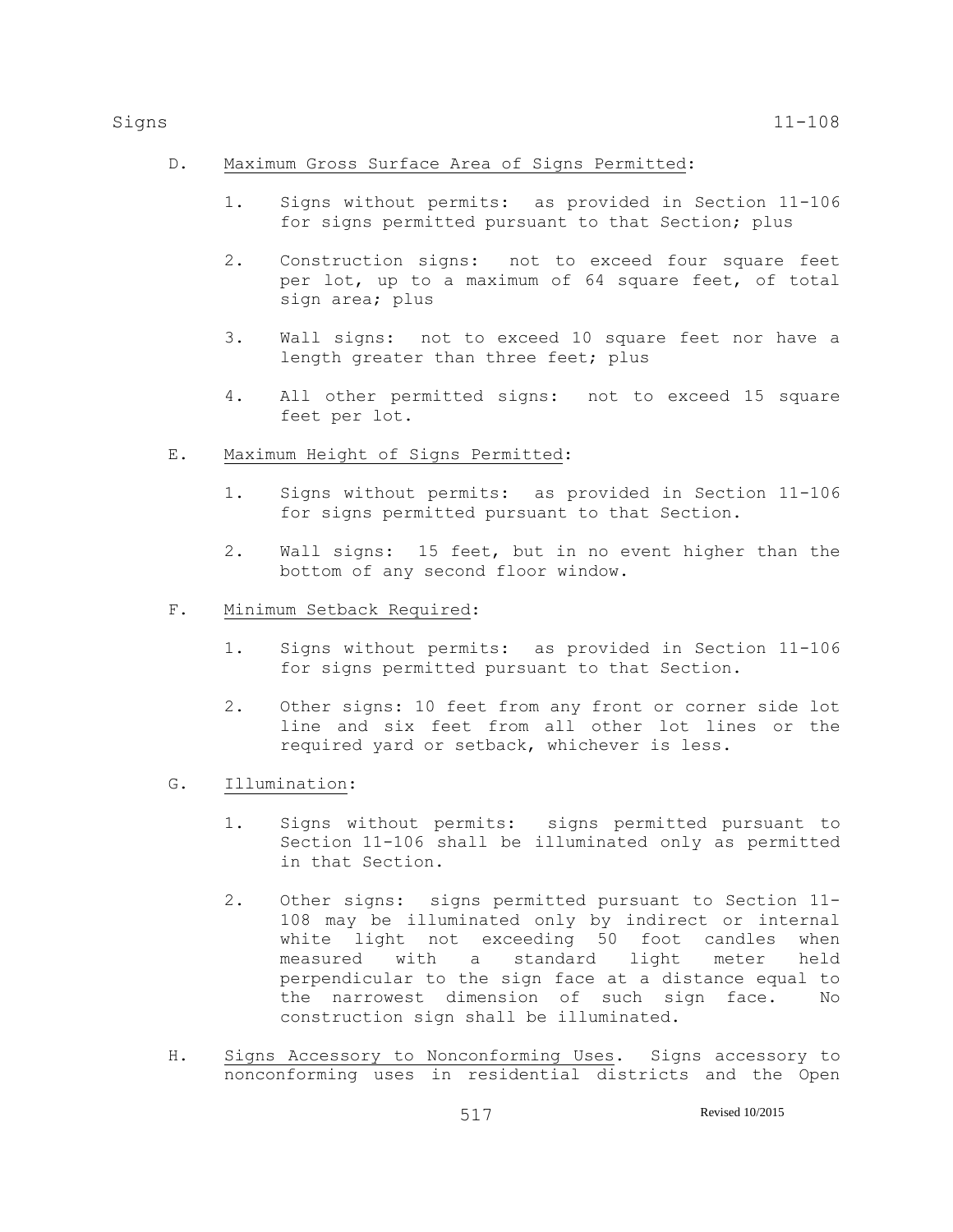Space District shall be subject to the provisions of this Section 11-108.

I. Special Standards for Design Review District. In addition to the regulations of this Section 11-108, signs located in the Design Review District shall be subject to the standards and regulations applicable to that district.

## 11-109 DISTRICT REGULATIONS: ALL OTHER DISTRICTS

In all districts other than the residential districts and the Open Space District, signs shall be permitted as follows:

- A. Functional Types Permitted:
	- 1. All signs permitted in any district without certificate or fee, as provided in Section 11-106.
	- 2. Bulletin board signs.
	- 3. Business signs.
	- 4. Changeable message signs, but only when accessory to a theater.
	- 5. Construction signs, but for no longer than 14 days following completion of the construction in question.
	- 6. Identification signs.
	- 7. Joint identification signs.
	- 8. Off-premises identification signs, but only to identify public uses in the IB Institutional Buildings District and not in the O-1 District.
	- 9. Public service signs, but only when authorized by a special use permit issued pursuant to Section 14-401 of this Code and only subject to the following conditions:
		- (A) only clear or white light shall be used; and
		- (B) the displayed message may be changed by intermittent lighting changes but such changes shall not exceed 12 per minute.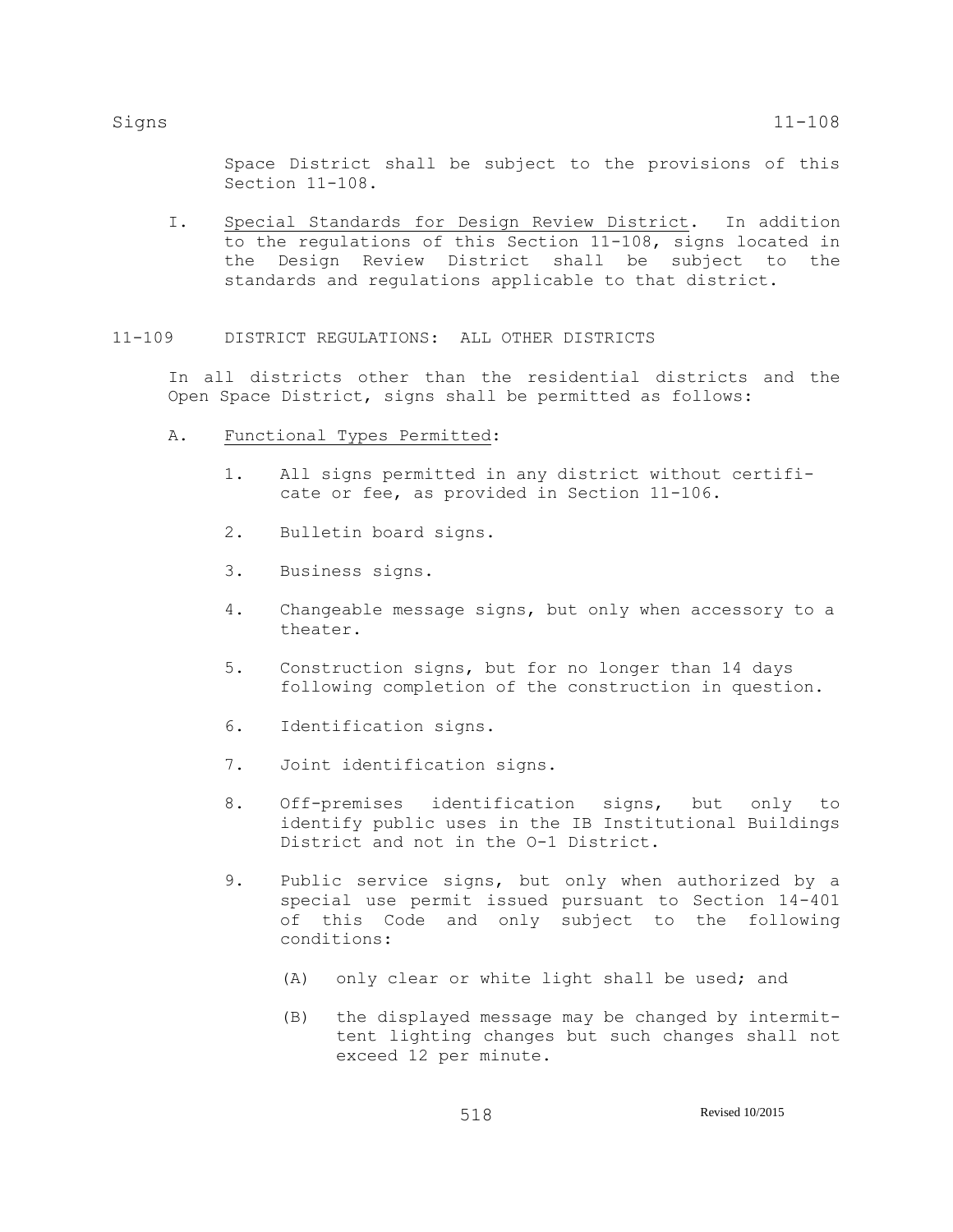- B. Structural Types Permitted:
	- 1. Awning, canopy, and marquee signs.
	- 2. Ground signs.
	- 3. Temporary signs, but only as permitted in any district without certificate or fee, as provided in Section 11- 106, or for construction signs.
	- 4. Wall signs.
	- 5. Window signs.
- C. Number of Signs Permitted Per Lot:
	- 1. All signs permitted in any district without certificate or fee, as provided in Section 11-106; plus
	- 2. One permanent window sign per user for each face of building upon which the business fronts on any public right-of-way or public parking lot or structure; plus
	- 3. One wall sign per first floor user for each face of building abutting any public right-of-way or public parking lot or structure; plus
		- a. One wall mounted sign adjacent to or above each entrance for second floor businesses, providing such entrance is for the exclusive use of such second floor user; such sign not to exceed one square foot in area per lineal foot of front door width; plus
	- 4. One wall-mounted identification sign per user, subject to the area limitation of Paragraph 11-109D8 of this Section; plus
	- 5. One construction sign of any permitted structural type; plus
	- 6. One ground sign; plus
	- 7. One public service sign; plus
	- 8. Two temporary window signs, subject to the area limitations of Paragraph 11-109D3 of this Section and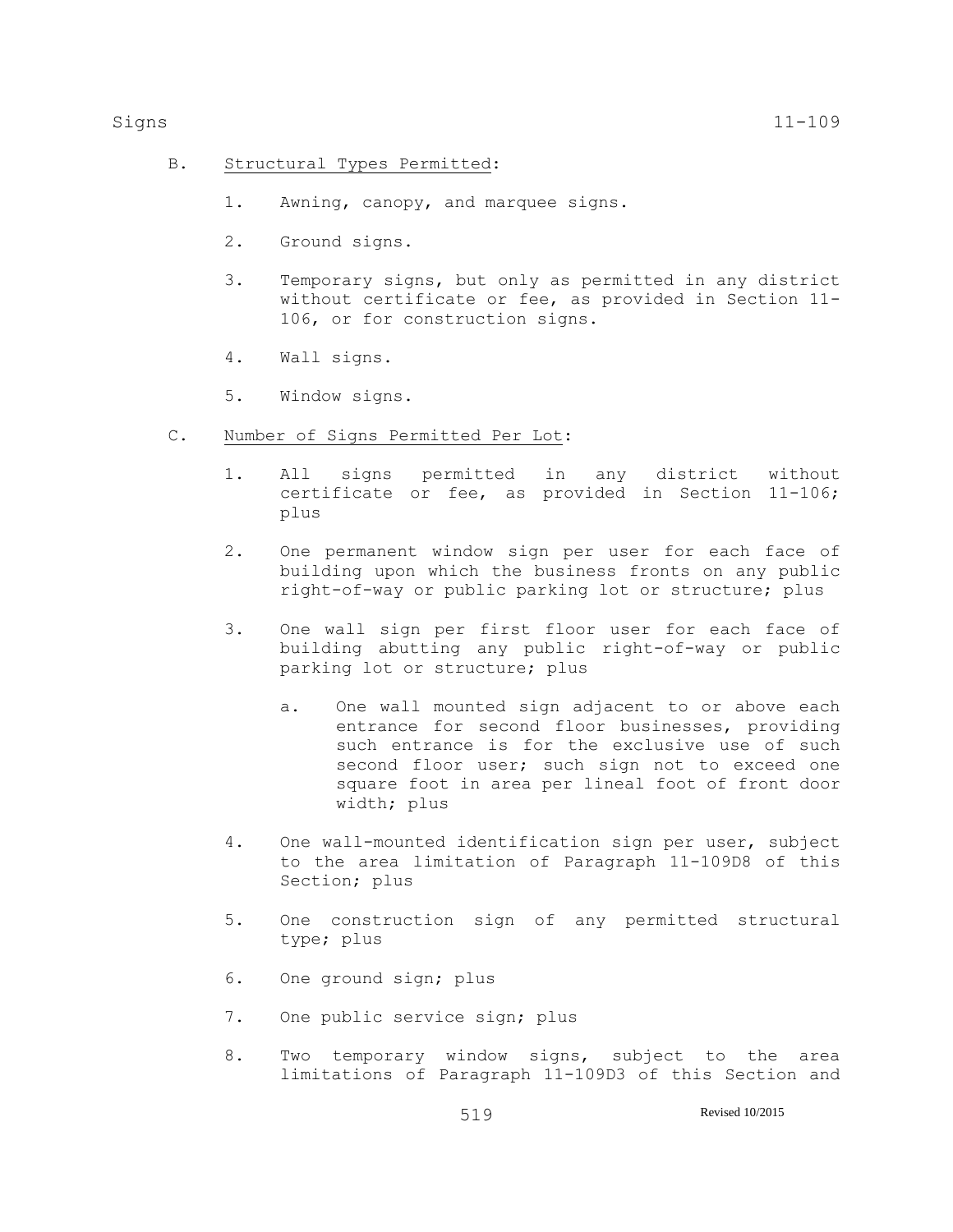subject to the requirements of Sub- sections 11-106N and O.

- 9. One awning or canopy sign affixed to each individual awning or canopy.
- 10. No more than one sign of any type using neon or other similar inert gaseous lighting.
- 11. Exception for center entrance. Two window signs or two wall signs (one on each side of a center entrance) for each face of building upon which a business fronts on any public right-of-way or public parking lot or structure.

# D. Maximum Gross Surface Area of Signs Permitted:

- 1. Signs without permits: as provided in Section 11-106 for signs permitted pursuant to that Section; plus
- 2. Awning or canopy signs: not to exceed 6" in height nor to exceed an aggregate length of 60 percent of the length of the awning or canopy; plus
- 3. Window signs: not to exceed 25 percent of the area of the windows in which they are exhibited, including the area of any border or decorative treatment and provided, however, that, for purposes of this regulation only, the area of any window border or other decorative window treatment shall be included in the measurement of the area of the window sign when calculating the sign area; plus
- 4. Construction signs: not to exceed 32 square feet per sign face nor more than two faces per sign; plus
- 5. Ground signs: not to exceed 50 square feet per sign face nor more than two faces per sign; plus
- 6. Public service signs: not to exceed 15 square feet per sign face nor more than two sign faces per lot; plus
- 7. Wall signs: not to exceed an aggregate length greater than 75 percent of the length of the building face to which they are attached nor more than five feet tall; plus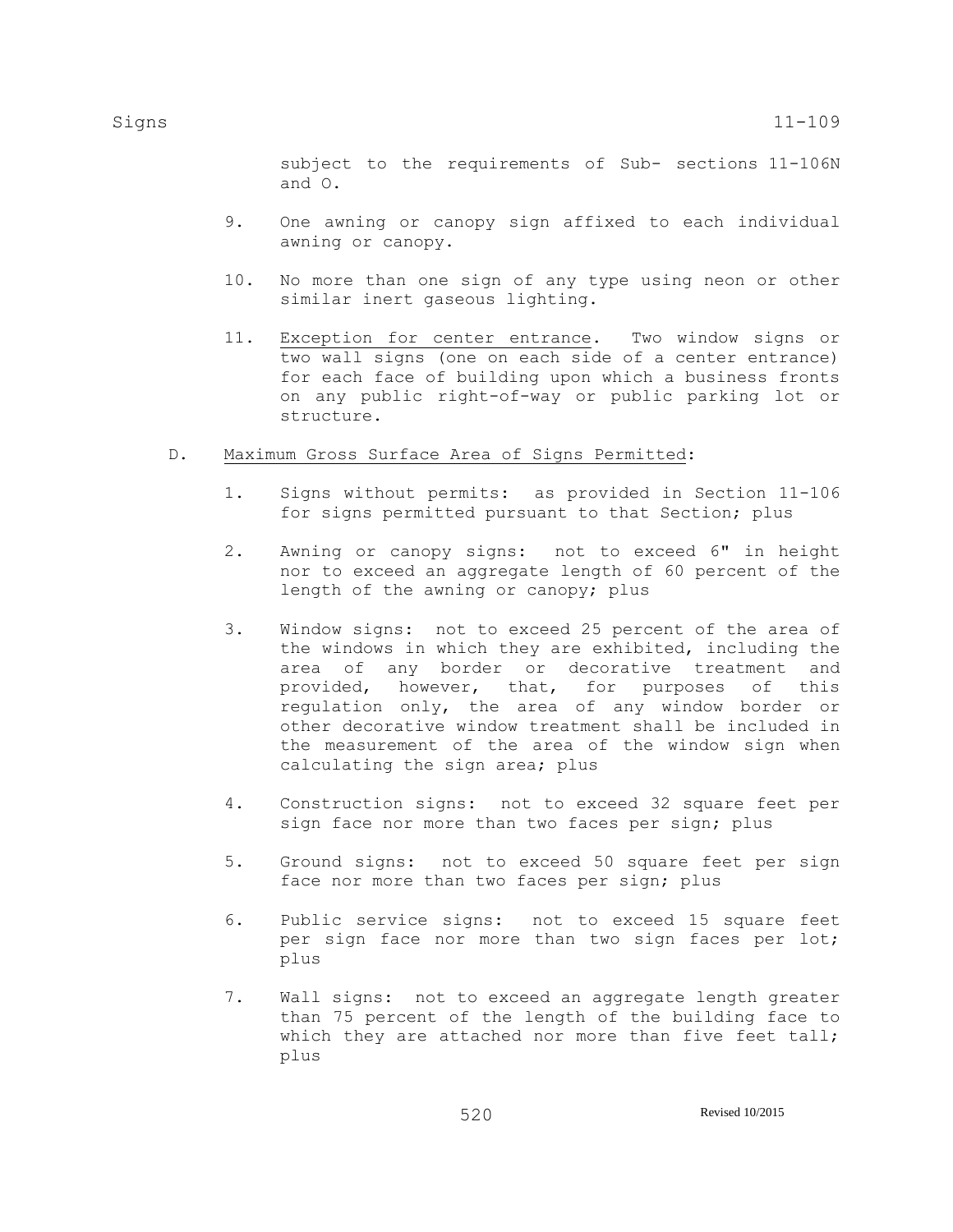- 8. Wall-mounted identification signs: not to exceed one square foot.
- E. Maximum Height of Signs Permitted:
	- 1. Signs without permits: as provided in Section 11-106 for signs permitted pursuant to that Section.
	- 2. Awning, canopy, marquee, and wall signs: 20 feet or no higher than the bottom of any second floor window, whichever is less.
	- 3. Ground signs: six feet.
	- 4. Window signs: no higher than in a window on the lowest level, excluding any basement, in which the principal use is located.
- F. Minimum Setback Required:
	- 1. Signs without permits: as provided in Section 11-106 for signs permitted pursuant to that Section.
	- 2. Ground signs: 10 feet from any front or corner side lot line and six feet from all other lot lines or the required yard or setback, whichever is less.

## G. Illumination:

- 1. Signs without permits: signs permitted pursuant to Section 11-106 shall be illuminated only as permitted in that Section.
- 2. Other signs: signs permitted pursuant to Section 11- 109 may be illuminated only by indirect or internal white light not exceeding 50 foot candles when measured with a standard light meter held perpendicular to the sign face at a distance equal to the narrowest dimension of such sign face.
- H. Signs Accessory to Nonconforming Uses. Signs accessory to nonconforming uses in all districts other than the residential districts and the Open Space District shall be subject to the provisions of Section 11-109.
- I. Special Standards for Design Review District. In addition to the regulations of Section 11-109, signs located in the Design Review District shall be subject to the standards and regulations applicable to that district.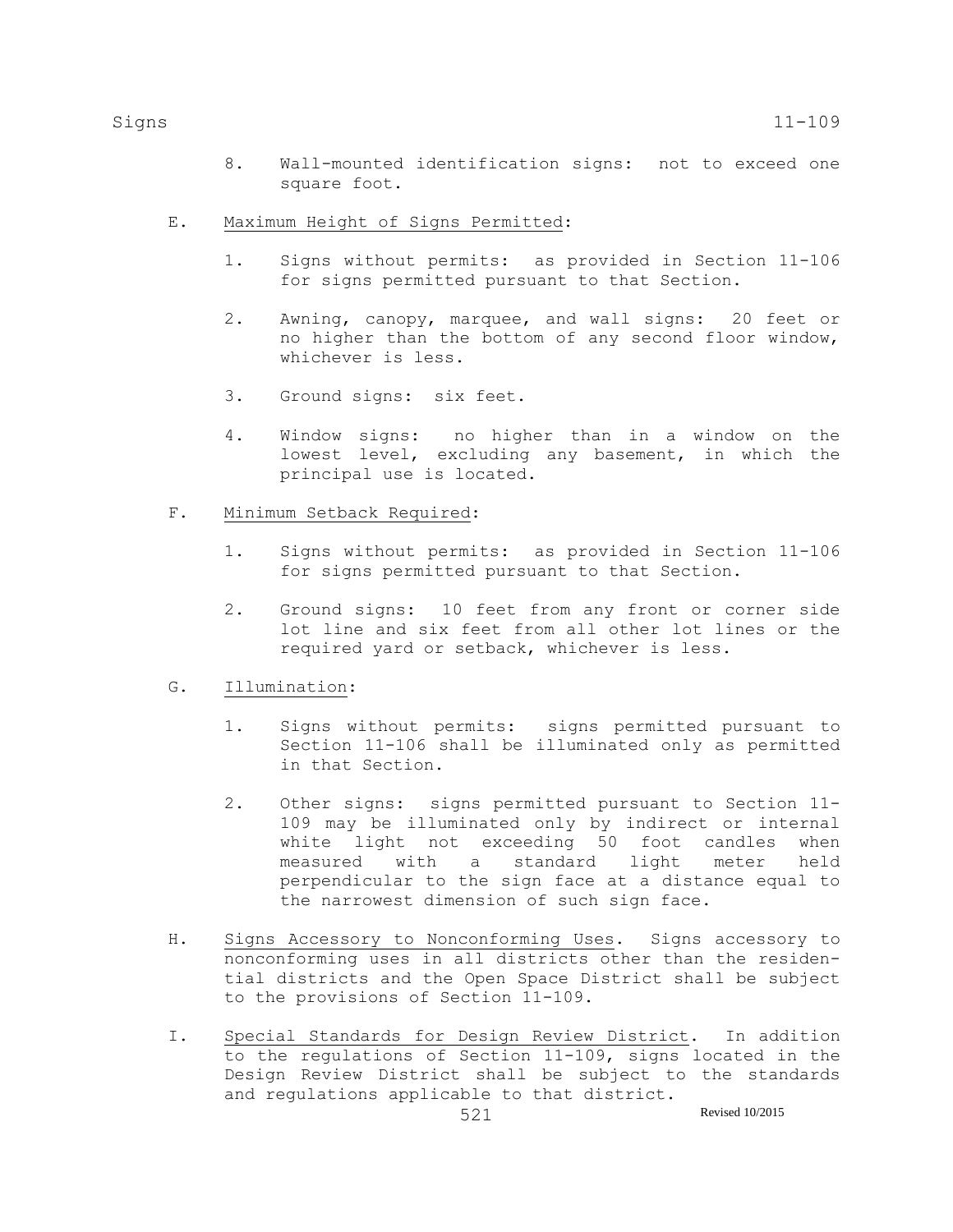- J. Total Combined Square Foot Area of Signs.
	- 1. Maximum Allowed. Except as otherwise provided in this Subsection J, the total square footage of all awning, canopy, marquee, wall, and ground signs shall not exceed (a) one and one-half square feet per foot of lot frontage or (b) 200 square feet, whichever is less.
	- 2. Special Exception In the C-3 District. In the C-3 General Service Commercial District, the square footage devoted to any ground sign identifying more than one business on the lot shall not be counted against the 200 square feet maximum set in Subparagraph 1 above.
	- 3. Limitation On Tenant Signs. No sign identifying an individual tenant of a multi-tenant building shall cover more than five percent of the wall to which it is affixed.
- 11-110: COMPREHENSIVE SIGN PLANS
	- A. Comprehensive Building Sign Plan. A Comprehensive Building Sign Plan ("CB Sign Plan") is a set of one or more drawings, specifications, and design criteria for all signs on a single commercial or industrial building in a commercial or industrial zoning district. An approved CB Sign Plan establishes the number, locations, sizes, general design theme and guidelines, and other criteria for all current and future exterior signs on the building.
	- B. Authority to Approve. The Village Manager may approve a CB Sign Plan after the review and recommendation of the La Grange Design Review Commission as provided in Subsection J of this Section 11-110. The Village Manager may confer with the applicant before determining whether to approve a CB Sign Plan. The Village Manager must act on a CB Sign Plan application within 15 days after receipt of the recommendation of the Design Review Commission unless the applicant agrees in writing to a longer time period. The decision of the Village Manager will be final.
	- C. Purpose and Intent. The purpose of a CB Sign Plan is to create a unified plan for all exterior signs for a particular building. The authority in Subsection I of this Section 11-110 to modify certain provisions of this Article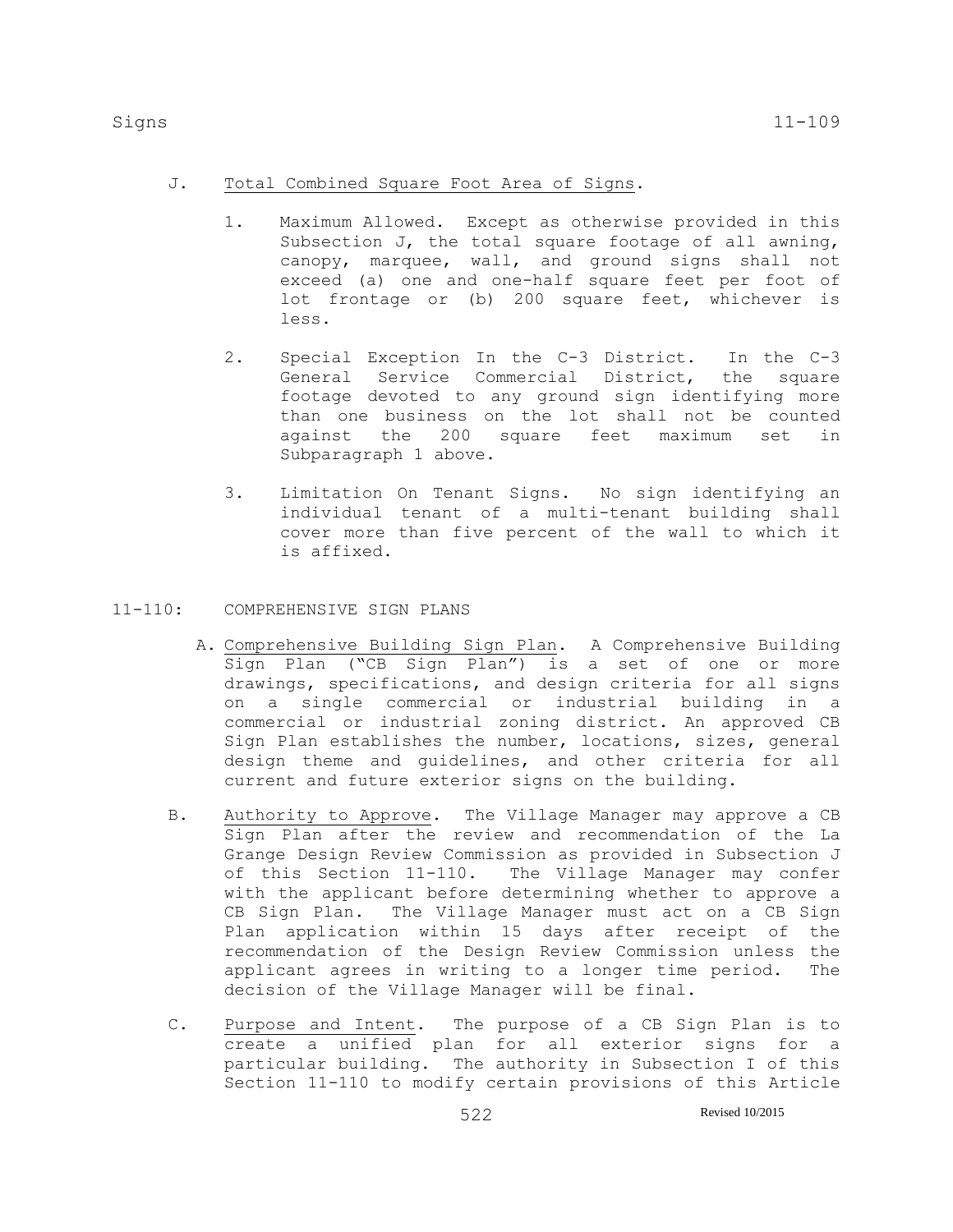XI creates the flexibility for signs appropriate for a particular building that may not otherwise be allowed. A CB Sign Plan is intended to achieve the following objectives:

- 1. Promotion of appropriate architectural and aesthetic use of exterior signs, including design techniques for the subject building that may not be appropriate on a different building.
- 2. Creative use of signs while maintaining a unified look among all signs on the building, both existing and proposed.
- 3. Creation of a more attractive building façade than may exist in the absence of a unified sign plan.
- 4. Avoidance of signs that are disharmonious with the building or plainly out of scale or character with adjacent buildings.
- 5. Simplification of the approval process as signs on the subject building are changed from time to time.
- D. Standards Applicable to CB Sign Plan. A CB Sign Plan must be consistent with the purpose, intent, and objectives set forth in Subsection C of this Section 11-110 and consistent with the standards set forth in Subsection H of this Section 11-110.
- E. Applications. The owner, landlord, or manager of a commercial building may apply for approval of a CB Sign Plan. The Village may require confirmation that the applicant has the authority to file the application and to bind the building to the terms of an approved CB Sign Plan.
- F. Application Requirements. An application for approval of a CB Sign Plan must include the following components:
	- 1. The address of the building and full legal name of the owner of the building.
	- 2. Current photographs of each building façade on which signs are proposed to be located.
	- 3. A current photograph of the front façade of each building abutting the subject building.
	- 4. A list of all current and proposed commercial uses in the building. (Applicants should review Sections 5- 102 and 5-105 of this Code for the lists of permitted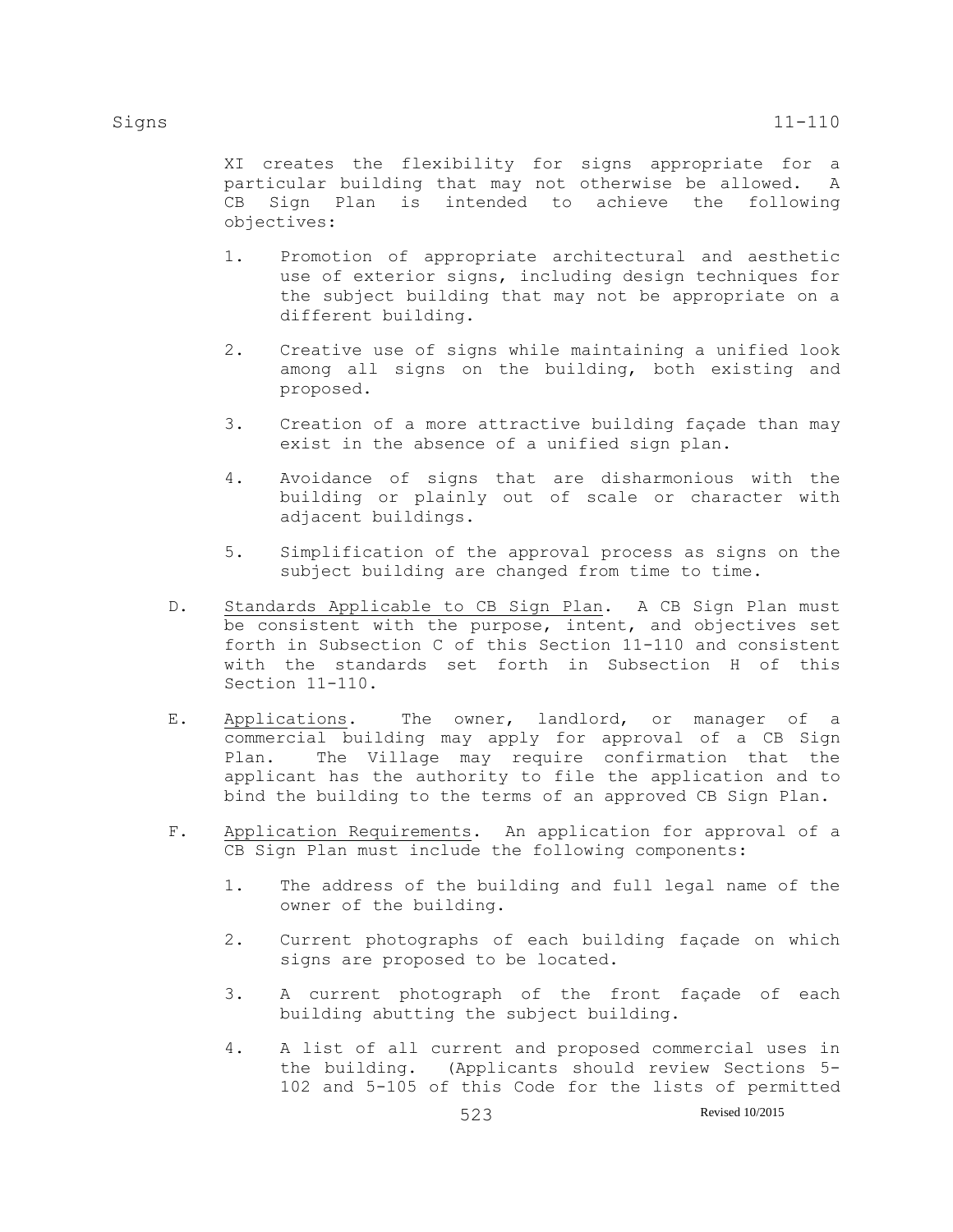and special uses authorized in the commercial districts.)

- 5. A list of all current and proposed non-commercial uses in the building.
- 6. A list of all current and proposed residential uses in the building, regardless of whether the residential use is authorized in a commercial district.
- 7. A list of the current signs on the building, including sign type, dimensions, and lighting type.
- 8. The proposed disposition of each current sign on the building, whether retention, redesign, removal, replacement, or other action.
- 9. The total number of existing and proposed signs, including signs to be installed immediately and potential future signs.
- 10. A professionally prepared, scaled drawing of each building façade showing where signs are installed, will be installed, and may be installed in the future.
- 11. A sign schedule showing the sign types, sizes or range of sizes, lighting types, color palettes and themes, and other pertinent information.
- 12. A calculation of the total maximum gross surface area of all proposed signs, both current and future.
- G. Acceptance or Rejection of Application. The Director of Community Development may accept an application only if it provides all of the components set forth in Subsection F of this Section 11-110. The Director must reject an application that does not provide all of the components within 10 business days after the date the application was submitted, unless the applicant agrees in writing to a longer time period. If the Director rejects an application, then the Director must identify to the applicant the primary reasons for the rejection.
- H. General Design Guidelines. An application for approval of a CB Sign Plan should reflect consideration of the following guidelines or reasons why they are not applicable or appropriate. These guidelines are suggestive only, as one part of the overall evaluation of an application.
	- 1. Signs that reflect the particular architectural character of the building, with proposed sizes,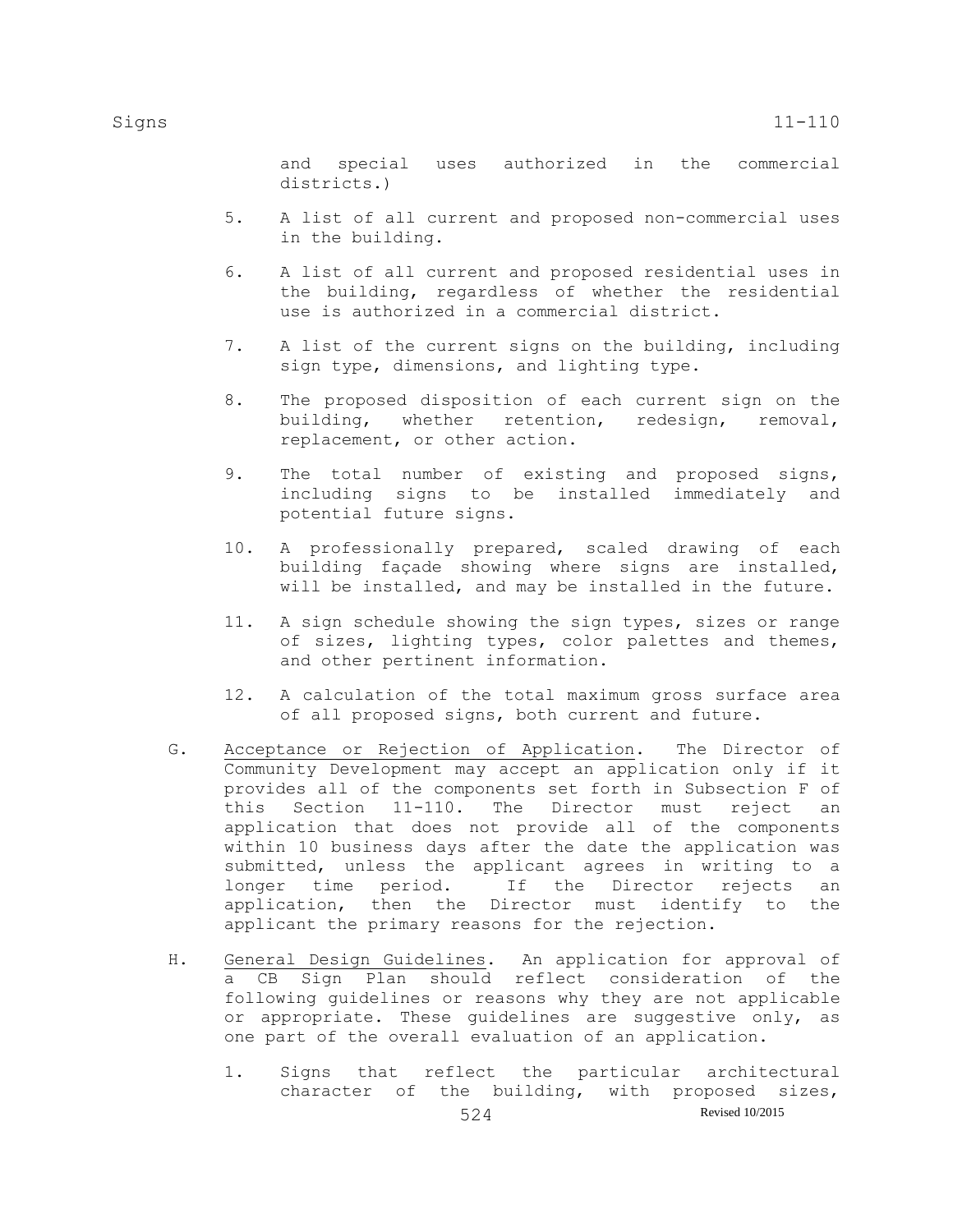shapes, colors, and numbers of signs that complement that character.

- 2. Signs of an overall area that creates an appropriate relationship between total sign area and exposed building area.
- 3. Sign locations on the building that are consistent with the pedestrian orientation of the building's location to the fullest extent possible.
- 4. A proposed range of harmonious sign colors.
- 5. Consistency in placement of signs on the building or a suitable explanation for an apparent inconsistency.
- 6. Uniform or complementary typefaces, sign elements, and materials.
- 7. An overall appearance of all signs that is not garish or out of proportion to the size and character of the building and immediately abutting buildings.
- 8. Lighting of signs that is complementary to the building, using techniques that are effective but restrained.
- 9. All signs elements must be professionally designed and executed.
- I. Prohibited Signs and Sign Elements. No CB Sign Plan may be approved that includes:
	- 1. Signs that obscure significant architectural details of the building.
	- 2. Any attention-getting devices, exterior electronic message signs, moving or animated signs, internally illuminated box signs, or temporary signs.
	- 3. Any sign with exposed electrical conduits or wiring raceways.
	- 4. Any sign using plastic, paper, or similar materials.
	- 5. Signs specifically prohibited in all districts, except as allowed by modification under Subsection K of this Section 11-110.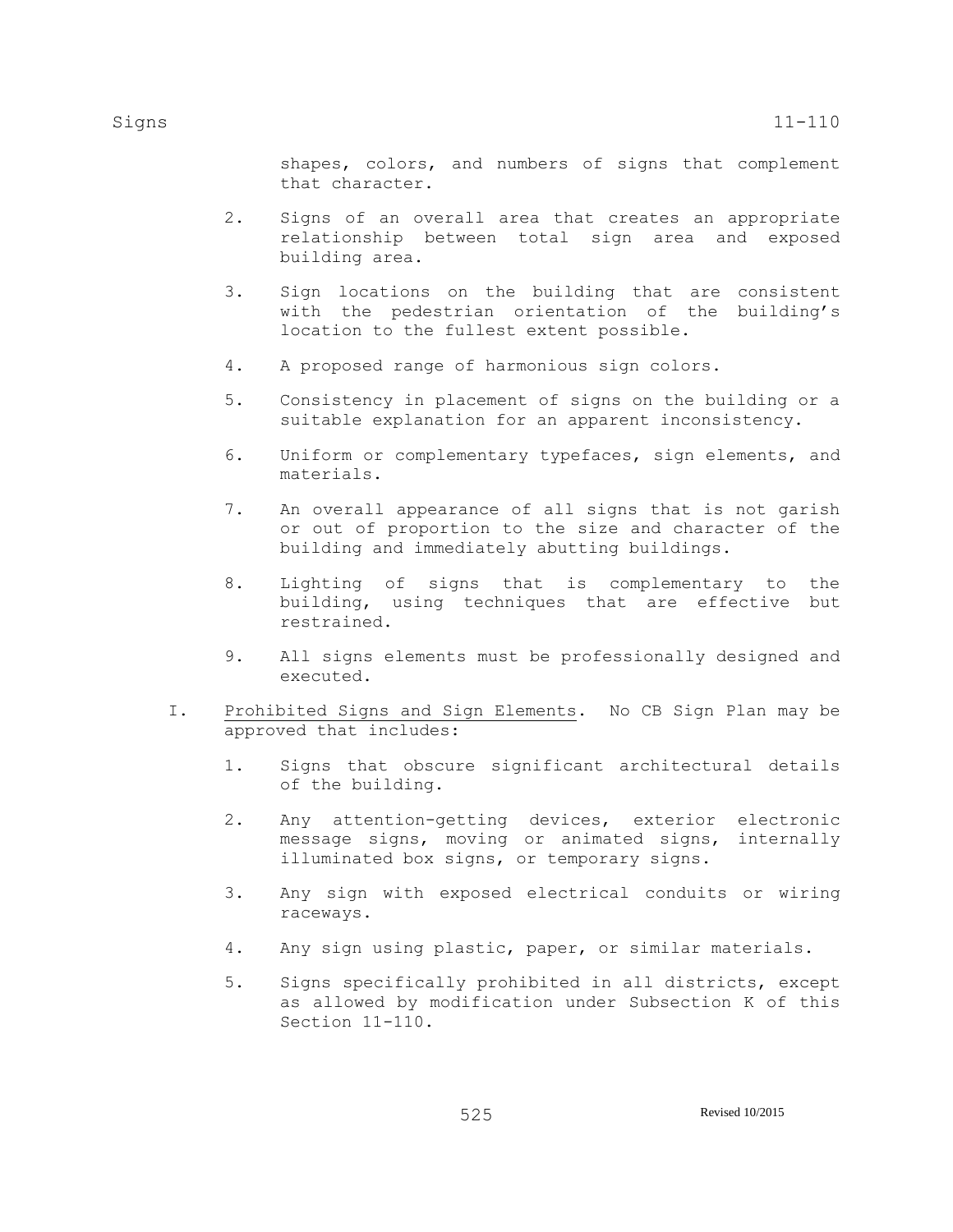- J. Procedure for Review of Application.
	- 1. If the applicant for approval of a CB Sign Plan also has applied for a special use permit, site plan review, or design review, then the CB Sign Plan application will be processed as part of that other application.
	- 2. In every other instance, a CB Sign Plan application will be referred to the Design Review Commission for review at a public meeting and recommendation as provided in Subsections 13-104F, G, and H of this Code. The public meeting must be commenced within 30 days after acceptance by the Director of Community Development of a CB Sign Plan application, except that the time may be extended in the event it is not reasonably possible for the Design Review Commission to meet and commence the public meeting within 30 days. The Design Review Commission must provide its recommendation promptly in writing to the Village Manager for decision under Subsection B of this Section 11-110.
- K. Modifications of Sign Regulations.
	- 1. Authority to Modify. Subject to the standard set forth in Paragraph 2 and the limitations set forth in Paragraph 3 of this Subsection G, the Design Review Commission may recommend modification of, and the Village Manager as part of an approval of a CB Sign Plan may modify, any provision of this Article XI. The determination whether to modify a provision of this Article XI is entirely discretionary, based on an analysis of all circumstances related to an application. No applicant has any right to any modification.
	- 2. Standard Applicable to Modifications. No modification may be approved unless the Village Manager finds that the modification would enhance a CB Sign Plan, considering the purpose, intent, and objectives set forth in Subsection C of this Section 11-110.
	- 3. Limitations on Modifications. The followings provisions and matters may not be modified by a CB Sign Plan:
		- (a) Illumination of signs adjacent to residential areas (§11-105A3).